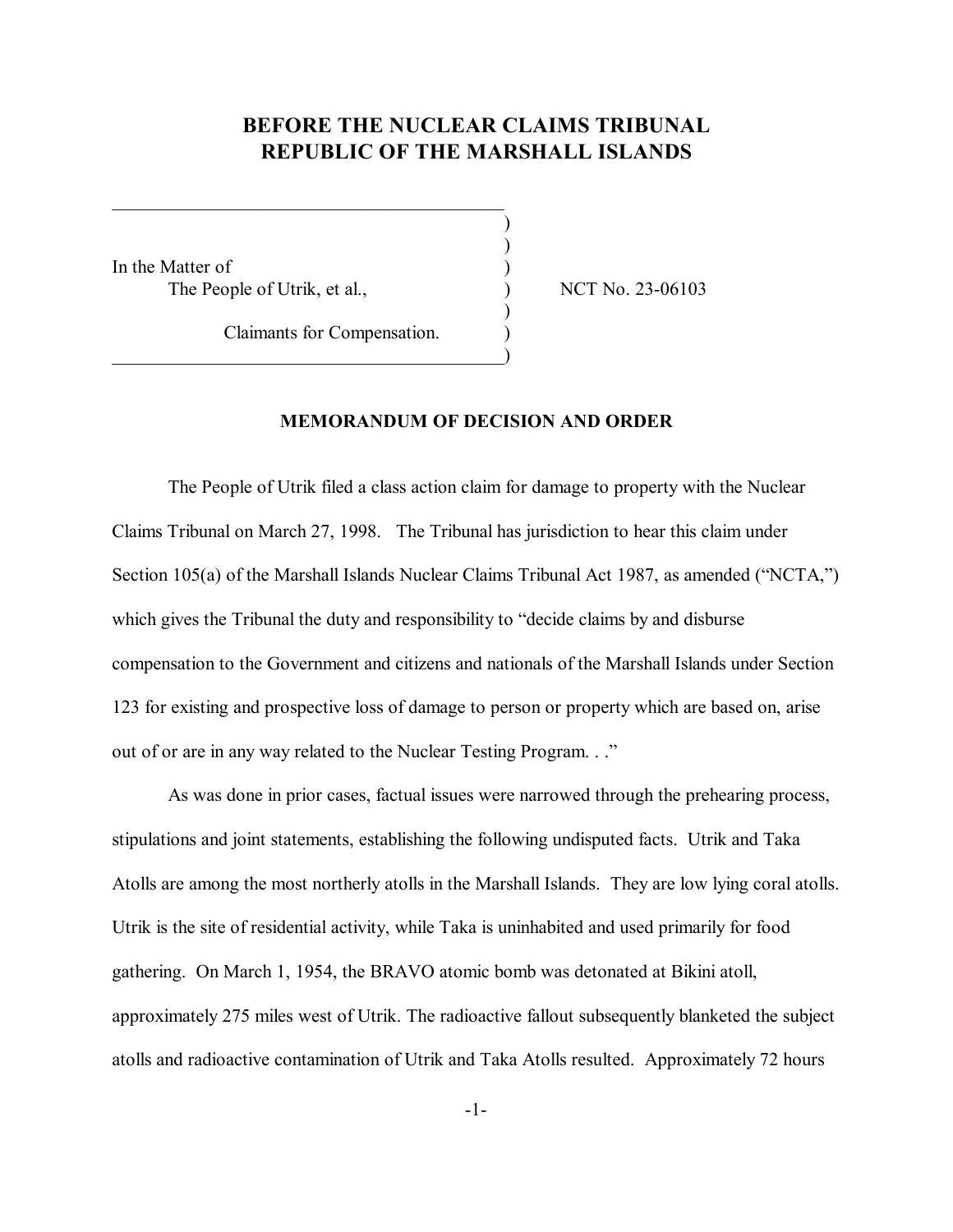after the BRAVO explosion, the people of Utrik were evacuated to Kwajalein Atoll for observation as a result of their exposures to fallout. Later that year in May, they were returned to Utrik, where, over the period of subsequent years, they suffered a higher than normal rate of thyroid cancers and other thyroid problems, as well as other cancers, resulting from their acute and chronic exposures to radiation.<sup>1</sup>

#### **I. Restoration.**

The Tribunal has previously ruled in that the cost of remediation is an appropriate category of compensation for damage to property from the Nuclear Testing Program (see *In the Matter of the People of Enewetak* ("Enewetak")<sup>2</sup> The Tribunal adopted the U.S. EPA cleanup levels for radioactive contamination in a consolidated action, including the present claim, to address appropriate radiation protection standards for cleanup purposes.<sup>3</sup> As stated in the *Enewetak* decision:

Those standards, established by the U.S. Environmental Protection Agency, are described in an EPA document entitled "Establishment of Cleanup Levels for CERCLA Sites with Radioactive Contamination," wherein it is stated:

Cleanup should generally achieve a level of risk with the  $10^{-4}$  to  $10^{-6}$ carcinogenic risk range based on the reasonable maximum exposure for an individual. . . .

2 MEMORANDUM OF DECISION AND ORDER, *In the Matter of the People of Enewetak, et al.,* NCT No. 23-0902, April 13, 2000, (pp. 12-16.)

3 MEMORANDUM OF DECISION AND ORDER, filed December 21, 1998.

<sup>&</sup>lt;sup>1</sup>Claimants' Exhibit 21, Defender of the Fund's Exhibit M, W. Nicholas Captain, MAI, CR, The Captain Company, Randall Bell, MAI, Bell Anderson & Sanders, LLC, *Appraisal Report, Island Atolls, Utrik and Taka Atolls, Republic of the Marshall Islands, DC Class VIII, Radioactive Contamination*, (dated June 1, 2005, filed June 21, 2005) hereafter cited as "Joint Appraisal.", p. 18, pp. 40-41.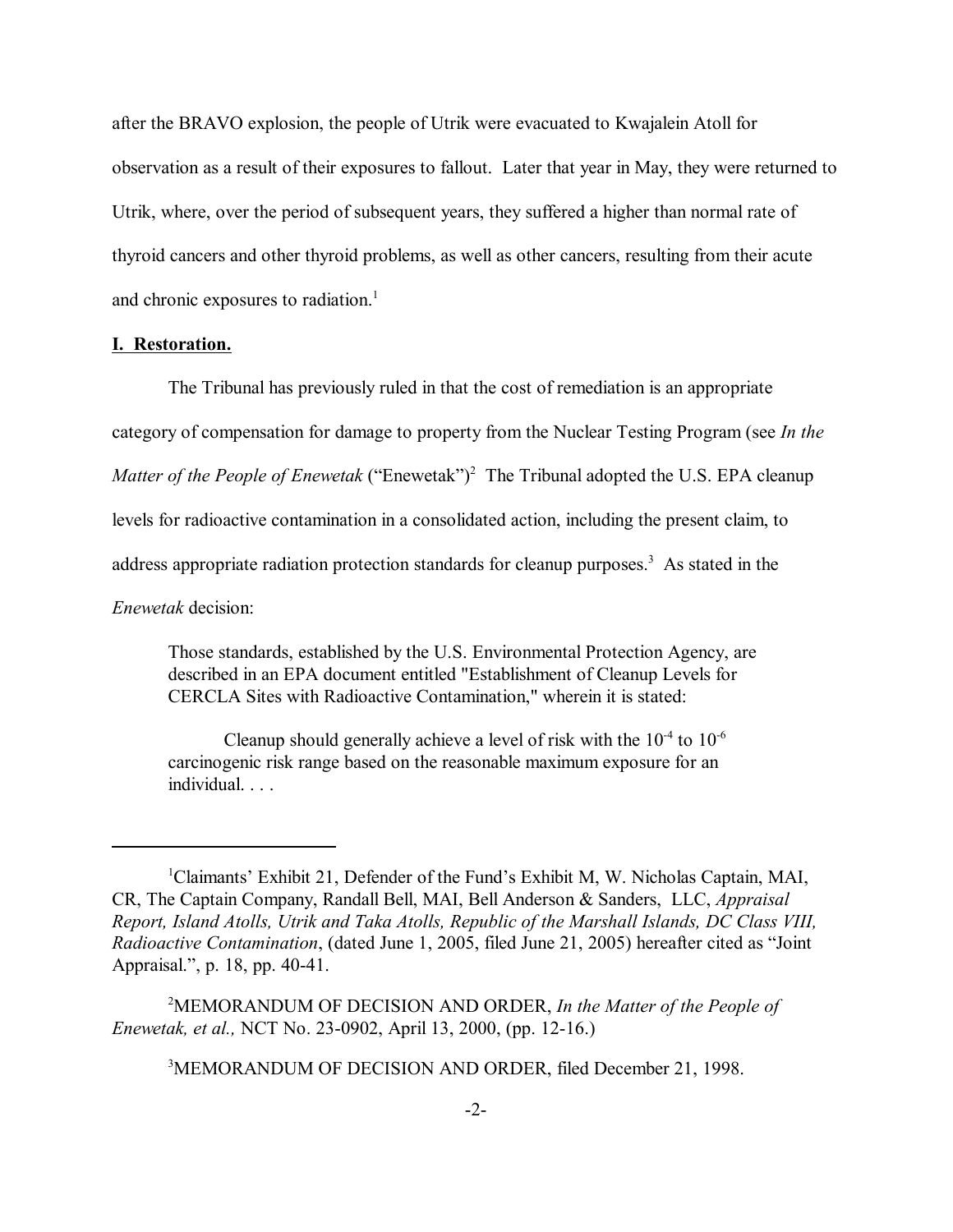If a dose assessment is conducted at the site (footnote omitted) then 15 millirem per year (mrem/yr) effective dose equivalent (EDE) should generally be the maximum dose limit for humans.<sup>4</sup>

This 15 mrem dose applies not just to the dose of the average resident, but to those persons

experiencing high end risk or to the "reasonably maximally exposed individual"<sup>5</sup> and is over

and above existing levels of background radiation, including a component from global fallout.

Guidance is given by the EPA for determination of the "reasonably maximally exposed

individual" (RMEI):

. . . actions at Superfund sites should be based on an estimate of the reasonable maximum exposure (RME) expected to occur under both current and future land use conditions. The reasonable maximum exposure is defined here as the highest exposure that is reasonably expected to occur at a site. . . the intent of the RME is to estimate a conservative exposure case (i.e., well above the average) that is still within the range of possible exposures.<sup>6</sup>

Additionally, the EPA states:

The high end of the risk distribution is, conceptually, above the  $90<sup>th</sup>$  percentile of the actual (either measured or estimated) distribution. The conceptual range is not meant to precisely define the limits of this descriptor, but should be used by the assessor as a target range for characterizing "high-end risk."<sup>7</sup>

A. Current Dose.

4 *Enewetak*, p. 17

5 Ibid, p. 18.

6 U.S. Environmental Protection Agency, Risk Assessment Guidance for Superfund Volume I Human Health Evaluation Manual (Part A) Interim Final, EPA/540/1-89/002, December 1989 (page 6-4), cited in Claimants' Exhibit 1, John Mauro, PhD CHP, Hans Behling, PhD, S. Cohen & Associates, *Final Report Regarding the Potential Radiation Doses and Health Risks to the Current and Future Population of Utrik, Taka, Bikar, and Taongi Atolls and An Evaluation of the Costs and Effectiveness of Alternative Strategies for Reducing the Doses and Risks*, (January 2002), p. 6-9.

 $7$ Claimants' Exhibit 1, p. 6-9.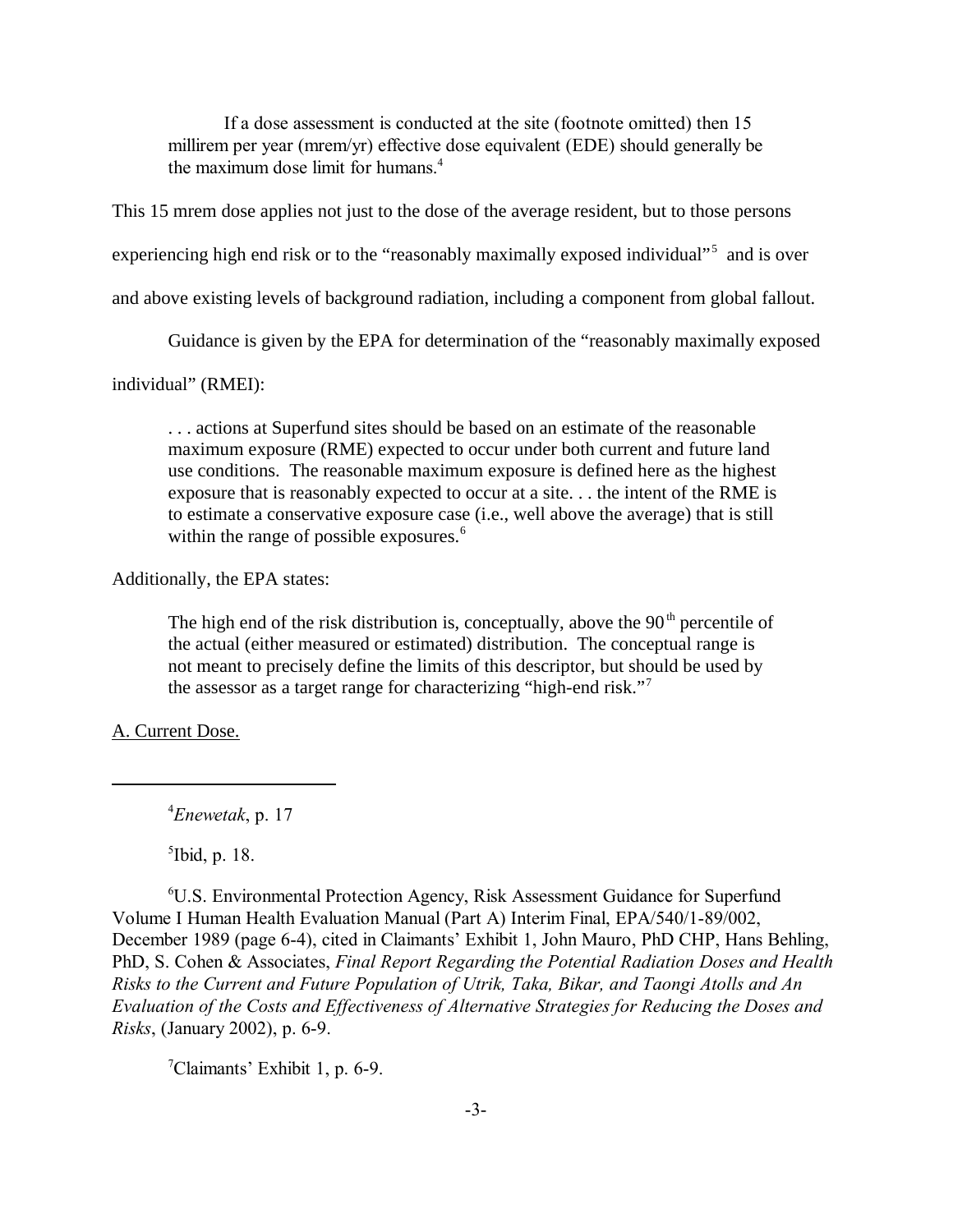The experts in this case have evaluated the current doses to residents of Utrik utilizing a number of different methodologies. There is a broad agreement among these various calculations that the RMEI exceeds 15 mrem.

Claimantsí experts, John Mauro and Hans Behling of S. Cohen and Associates (SCA) provided two different methodologies for determining the relevant doses. SCA reviewed the methodology utilized by Lawrence Livermore National Laboratory<sup>8</sup> for calculation of Utrik doses and found this analysis was

designed to quantify the uncertainty in the doses to the average individual and the variability in the individual doses. For a given diet, Robison estimates that the high-end dose at the 95<sup>th</sup> percent confidence level is about three times the population average dose. The implication is that the high-end dose for case 1 (combination diet) is about 12 mrem/yr, and the high-end dose for case 2 (the local-only diet) is about 30 mrem/yr. $9$ 

Additionally, SCA cites the work of the Marshall Islands Nationwide Radiological Study, which

found annual doses based upon a 75% local diet to range from a low of 9 mrem/year to a high of

50 mrem a year. $10$ 

Using EPA guidelines for assessing the RMEI, SCA determined there were two significant

variables, diet and high end contamination levels:

Two independent sets of modeling assumptions are required in order to determine the high-end doses and health risks attributable to the RME individual:

 $9$ Ibid, p. 6-2.

10Simon, S.L. and Graham, J.C., *Findings of the Nationwide Radiological Study, Republic of the Marshall Islands SUMMARY REPORT*, prepared for the Cabinet of the Government of the Republic of the Marshall Islands, 1995, cited in Claimants' Exhibit 1, p. 6-8.

<sup>8</sup> Ibid, pp 6-1 to 6-2.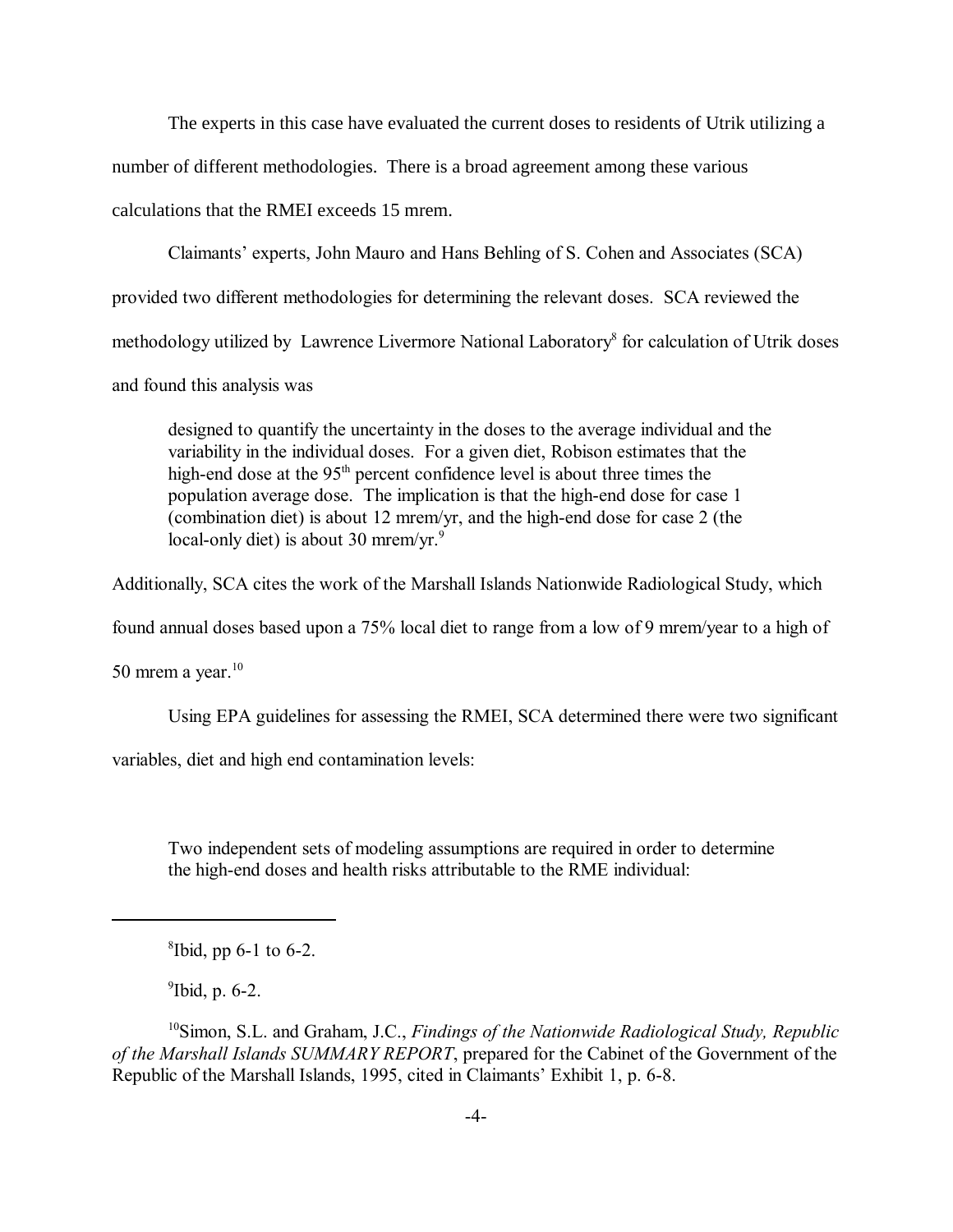- The diet and living habits of the RME individual (which we refer to as the "exposure" scenarios)

- The radionuclide concentrations in the environment and in the food items at the high-end locations on each of the islands (which we refer to as the "source" scenarios.) $11$ 

SCA acknowledged the potential for wide variation in diet:

A review of the reports prepared by LLNL (Robison et al. 1994, 1999) and the National Academy of Sciences (NAS 1994) revealed that a wide variety of diets have been considered and recommended in the past for the purpose of assessing the radiation doses to the current and future populations of the Marshall Islands. Discussions with Dr. Laurence Carucci and Ms. Mary Mayfield (fn omitted) revealed that the diets of the people on the individual islands of the various atolls can be highly varied among households, vary seasonally, vary from year to year, and vary depending on the availability of imported foods.<sup>12</sup>

SCA analyzed doses using four different diets for the Utrik people, two "combination" diets which consisted of local and imported foods, and two "local-only" diets, which consisted entirely of foods from Utrik. The Tribunal determined in *Enewetak* that a local foods only diet was appropriate for determination of the reasonably maximally exposed individual. <sup>13</sup>

In evaluating the effect of high-end radionuclide concentrations on dose, SCA determined that the ratio of high end values (concentrations in soil representing the  $95<sup>th</sup>$  percentile of the contamination distributions from soil samples taken from Utrik) to average values to be two to three. "As a result, assuming the same diet, doses at high end locations can be anticipated to be about two to three times higher than those at average locations on each island. Given the spread

 $11$ Claimants' Exhibit 1, p. 6-10.

 $12$ Ibid, p. 6-10.

<sup>13</sup>*Enewetak*, p. 18.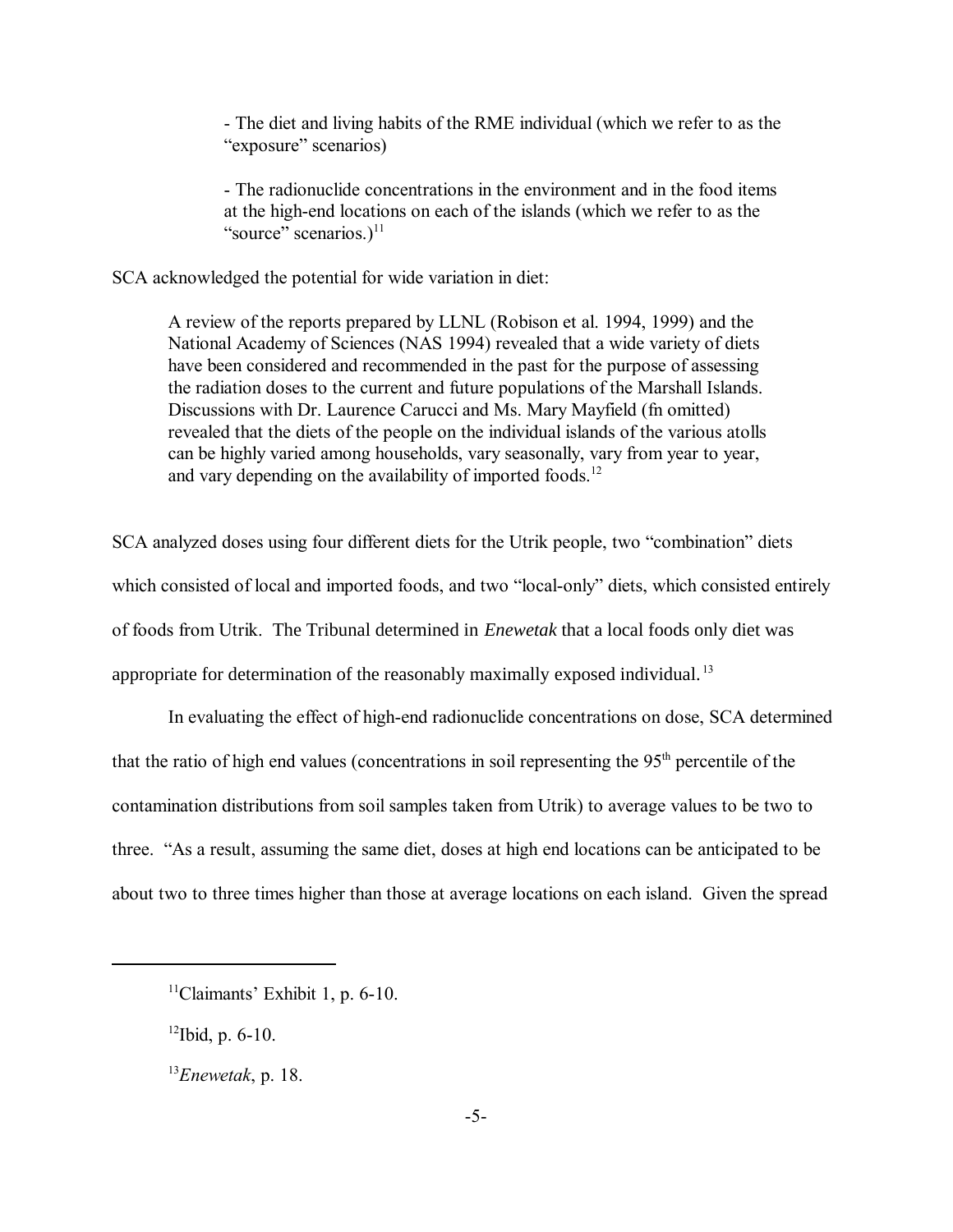of data, we elected to use a factor of 2.5 above the mean to represent the high-end doses.<sup> $14$ </sup>

Utilizing the local foods only National Academy of Science model diet, SCA determined ìSubtracting the dose contribution from background Cs-137 and adding in the dose from external exposure and inhalation, **the high-end dose for Utrik Island in the year 2001 is about 32 mrem/yr.** Hence, the derived doses are about a factor of two above the EPA and NCT acceptance criterion of 15 mrem/yr EDE above background.<sup> $15$ </sup> (Emphasis in original.)

Claimants' expert Franke<sup>16</sup> utilized two different methodologies for calculating the relevant doses in 2005. First, he calculated the dose based upon the methodology adopted by the Rongelap Resettlement Project<sup>17</sup> for determining the safety of the people of Rongelap upon the resettlement of their atoll. Utilizing a number of dietary models, Franke found the calculated doses for all but one of the diets exceeded 15 mrem at the  $90<sup>th</sup>$  percentile. The exception was based on a diet with only a 17% level of local foods. At the 95<sup>th</sup> percentile, the two local foods only diets yielded combined external and internal doses of 35 and 36 mrem/year for adult females and 38 and 43 mrem/year for adult males. 18 The two local food only diets differed primarily in the mix of local foods included.

Franke also calculated historical Cs-137 internal doses based upon historical whole body

15Ibid, p. 6-26

<sup>16</sup>Claimants<sup>'</sup> Exhibit 3, Bernd Franke, *Review of Radiation Exposures of Utrik Atoll Residents*, June 2002.

 $17$ This methodology was adopted pursuant to a Memorandum of Understanding between the U.S. Departments of Energy and Interior, the Republic of the Marshall Islands, and the Rongelap Local Government, February 1992, Claimants Exhibit 3, p. 3.

 $18$ Claimants' Exhibit 3, Tables 3-7, 3-8, p. 15.

 $14$ Claimants' Exhibit 1, p. 6-19.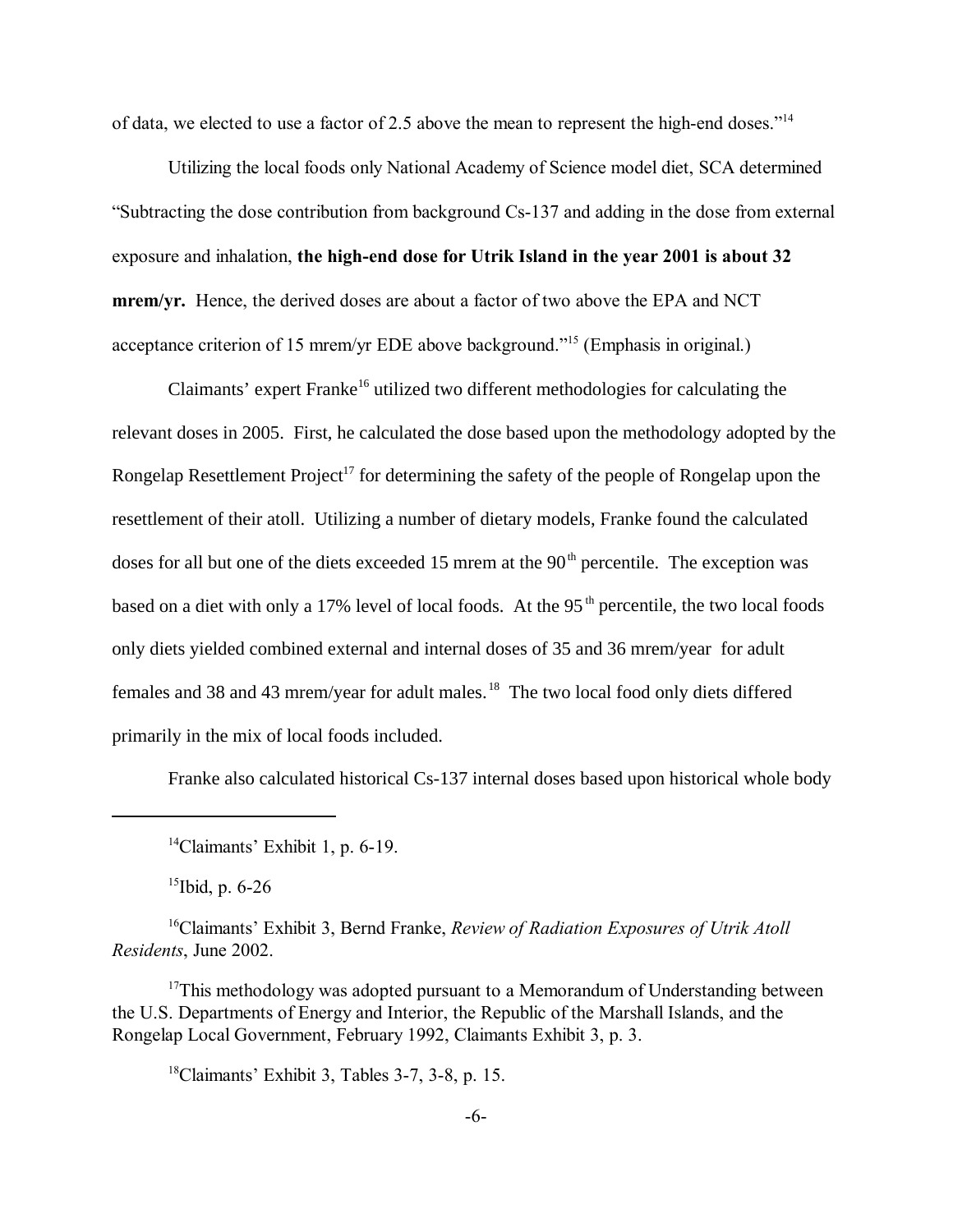counting data. Although offered primarily to support a determination of historical doses, Franke's calculations included present and future doses. Franke based his calculations on extrapolations from whole body counting findings in 1974 and 1977 when maximum values for makes and females, respectively, were recorded. Franke then calculated two values for males and females over 15 years of age: a mean and a maximum value, corrected for radioactive decay. Franke explained the basis for use of this methodology:

The maximum observations of Cs-137 body burdens among Utrik Island residents in the years 1974 and 1977 are considered to represent "the reasonably maximally exposed individuals", or RMEI. The values are taken as a reference point for other years in which no measurements have been taken in the past. They also represent a reasonable basis for estimating the radiation exposures in the future.

This methodology has the advantage of using data which directly indicates the level of internal doses from ingested radionuclides on Utrik. However, Franke acknowledged potential problems. The methodology assumes the data is accurate, which Franke noted, assumes correct calibration of equipment. Moreover, it "appears that data for either body weight or age were entered incorrectly in a number of cases."<sup>19</sup> The methodology assumes the body burden measured by whole body counting is representative for the entire year in question. Franke offered an illustration which "shows that the assumption of equilibrium conditions may overestimate the actual annual dose by a factor of  $\sim$ 1.5. Since the opposite may also be true (i.e. whole body counting at a low of the Cs-137 body burden), the actual dose may also be underestimated by a factor of  $\sim 1.5$ ."<sup>20</sup> Finally, it assumes the sample of those monitored is representative of population, or population sub-group. Franke stated: "The data illustrates the

 $19$ Ibid, p. 17.

 $^{20}$ Ibid, p. 19.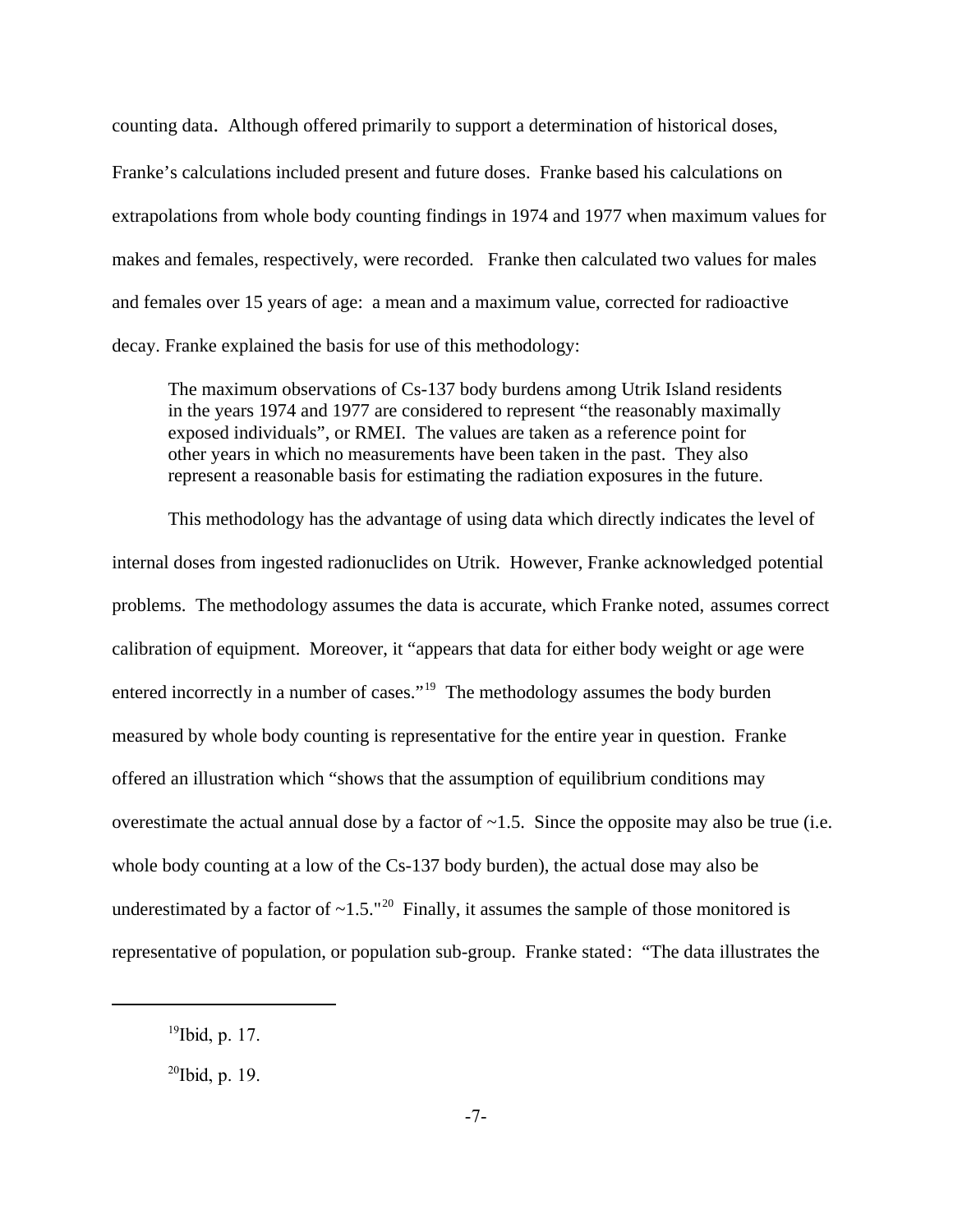significant difference among individuals in a given year, most likely due to different diet patterns and the origin of local food items within the atoll and/or island."<sup>21</sup> Franke determined based on the whole body counting methodology, the maximum credible internal dose from Cs-137 for adult males in 2001 was 39 mrem/year and for adult females was 46 mrem/year.

The Defender of the Fund's expert, Hank Collins from Chew and Associates (CAI,) offered two different determinations of the current dose, utilizing a similar methodology in both, but different dietary assumptions, thus yielding differing conclusions. Mean annual doses to the people of Utrik "were derived from BNL 51257 (Lessard et al. 1980), based on the estimated total dose from 1954 to 1980 and the radioactive decay coefficients and . . . [environmental/ dietary depletion coefficient] values."<sup>22</sup> (P. 7-100) As of 2001, CAI determined a mean internal dose of 2.7 mrem/year and external of 0.8 mrem/year. From this total of 3.5 mrem, CAI calculated the RMEI using two factors. First, Collins determined the "upper end" dose based on the statistical distribution of doses based on work by the Lawrence Livermore National Laboratory: "LLNL looked at the statistical distribution of *in vivo* whole body count results from Utrik and estimated that the  $95<sup>th</sup>$  percentile, corresponding to an appropriate level for the RME, was about 2.1 times the mean value."<sup>23</sup> Additionally, a dietary correction factor was included to account for the difference between the base line diet and a 100% local diet which was the basis for the RME calculation. The base-line diet used by Collins in his written report consisted of

 $^{21}$ Ibid, p. 18.

<sup>&</sup>lt;sup>22</sup>Defender of the Fund's Exhibit A, (Henry Collins, MD, CHP and Ronald Kathren, PE, CHP, M.H. Chew & Associates, Inc., *Final Report on Radiological Evaluation of Utrik, Bikar, Bokak and Taka Atolls, Republic of the Marshall Islands, Since March 1, 1954*, (June 2002), p. 7-100.

 $^{23}$ Ibid.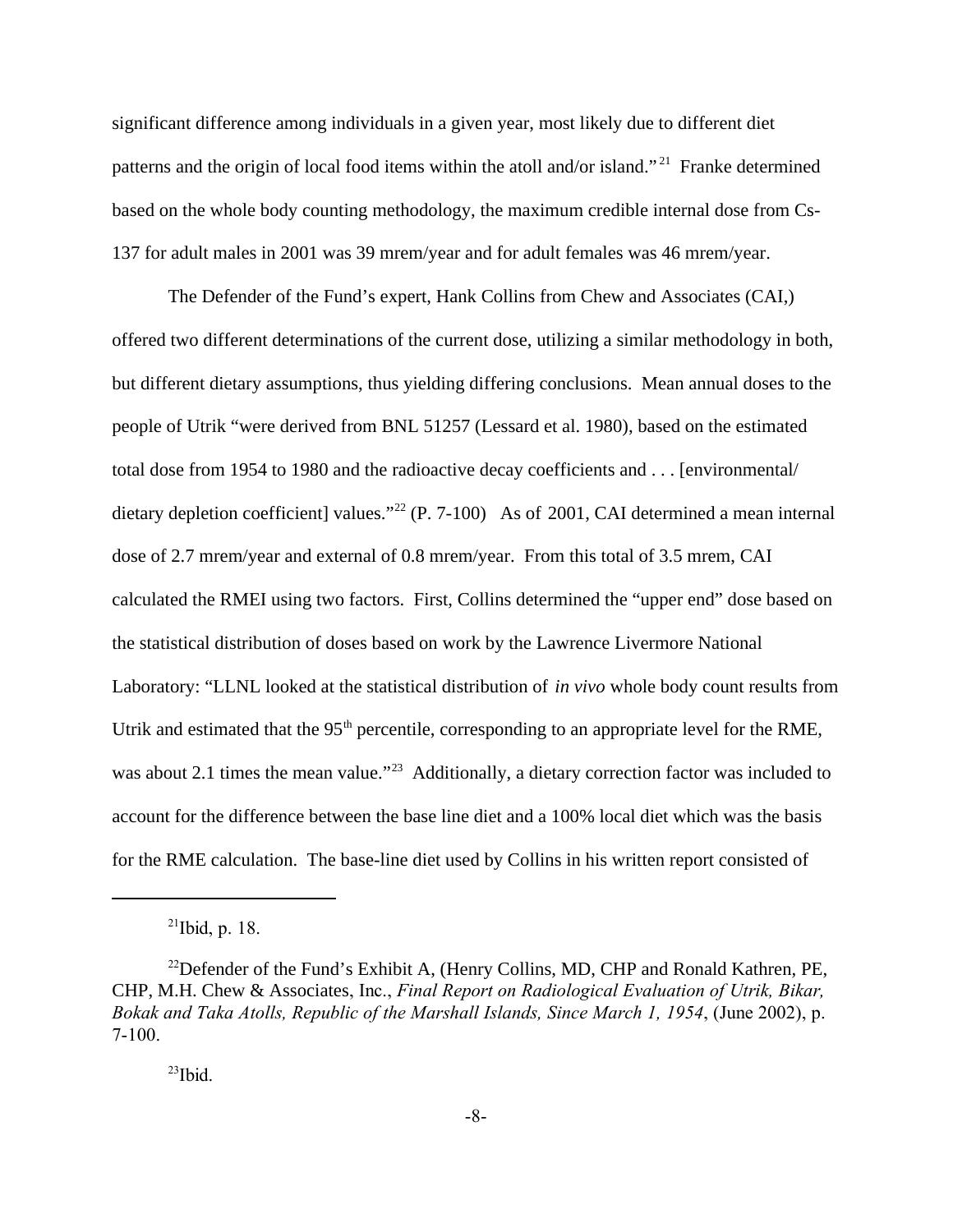17% local foods, so the dietary factor to adjust to a 100% diet was 100/17% or 5.85. This resulted in a determination of an RMEI in 2001 for Utrik of 34 mrem/year.<sup>24</sup>

In contrast to his written testimony, Collins testified before the Tribunal that he had determined the local diet did not consist of 17% local foods as was assumed in the base line diet. Rather, based on his personal observation and discussions with the Defender's anthropologist, he determined the appropriate level of local foods in the diet of Utrik people was 40% and consequently the dietary correction factor used in his written report was too high and that the appropriate RMEI for Utrik Island in 2001 should be 13 mrem/year, which is below the applicable standard of 15 mrem/year.

The Tribunal does not find this dietary reassessment to be credible. In the CAI written report, it is stated: "The Ujelang Mixed Diet (Imports Available), as discussed Appendix F, was considered to be the most realistic representation of the actual Utrik diet  $\ldots$ ."<sup>25</sup> The report goes on to note

The primary diet model used for dose estimates was commissioned by the Micronesian Legal Services Corporation in 1984. Marshallese were trained to gather information about what the community of Ujelang recalled eating over the previous 24 hours using standard size containers – 12 ounce cups and other common sizes to assist in estimating portion size. The results of this survey showed that the mean Marshallese diet consisted of 3208 kcal/day energy consumption, with 17% from locally grown food items.  $^{26}$ 

The report further states that several independent assessments of diet have confirmed that "current consumption of local food provides no more than 20% of caloric intake (Robison, 1994,

 $^{26}$ Ibid.

 $^{24}$ Ibid, p. 7-116.

 $^{25}$ Ibid, p. 7-8.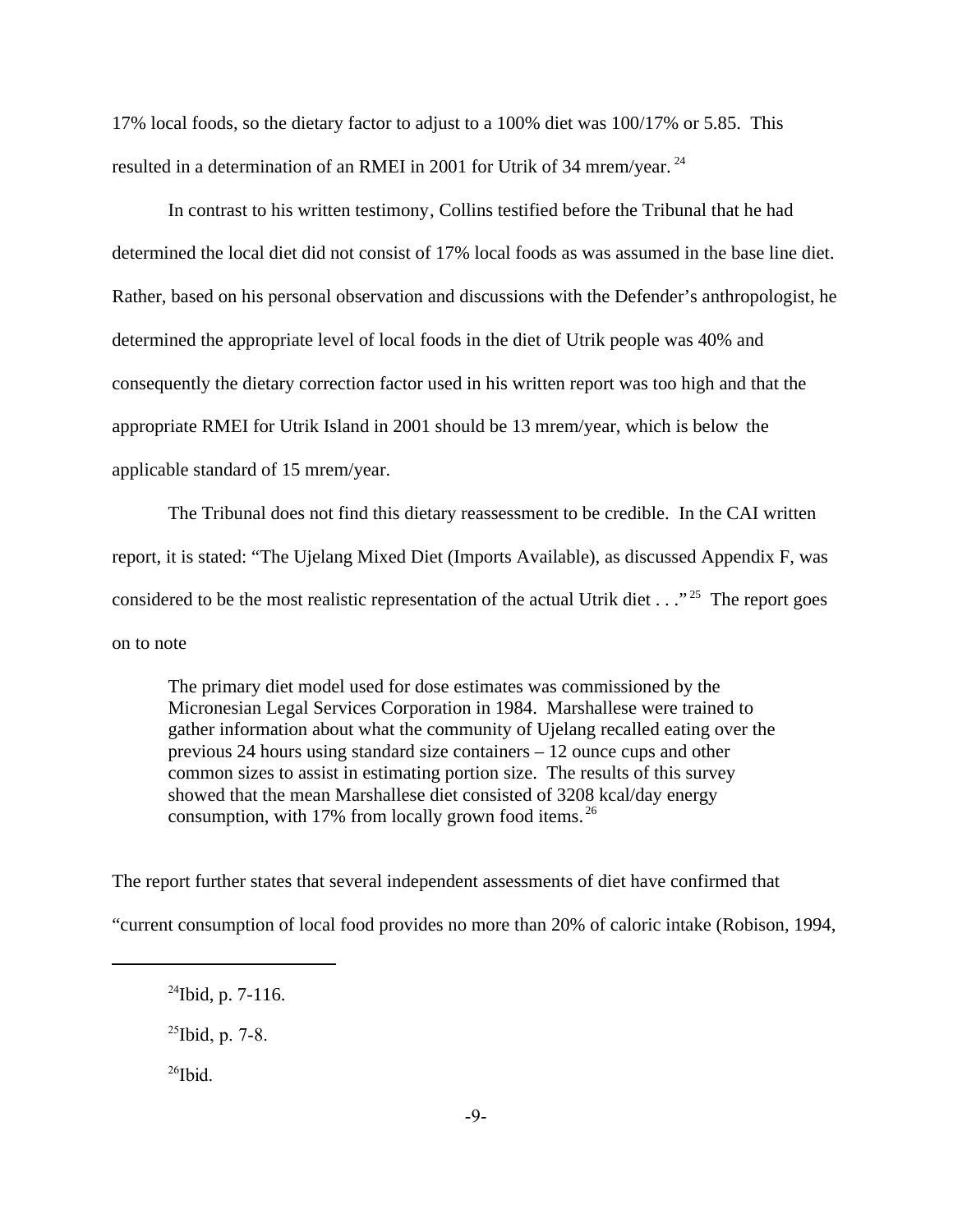1997; Simon, 1995)."27 The report concludes: "The extensive *in vivo* whole body count results indicate the Ujelang diet adequately characterizes the dietary intake of radionuclides of the Marshallese population on Utrik as well as Rongelap, and thus that model was selected to calculate the doses to the Utrik population."28 The Tribunal gives greater weight to the Ujelang model diet that Defender's expert acknowledged as having been scientifically derived and confirmed by subsequent studies in his own report filed with the Tribunal than to one derived from the casual personal observations of the expert.

Indeed, the appraisal report filed jointly by the Defender of the Fund and claimants states: "Today, Utrik and Taka Atolls are largely contaminated by radioactivity in excess of the 15-millirem US Government standard,"29 contradicting the revised conclusions of Collins.

Although each of the methodologies used for calculation of current doses has shortcomings and incorporates certain assumptions to address data shortcomings, the fact that all but one of these calculations (DOF expert's presentation at hearing) persuasively indicates to the Tribunal that a reasonably maximally exposed individual on Utrik would receive a dose considerably in excess of the 15 mrem limit.

 While these values exceed the applicable remediation standard, it must also be acknowledged that these doses are small relative to the doses received by the people of Utrik from other sources. Even without the results of the nuclear testing program, people in the Marshall Islands would be exposed to a certain amount of "background" radiation. Some of this

 $^{27}$ Ibid.

 $28$ Ibid, at p. 7-9.

 $29$ Joint Appraisal, p. 18.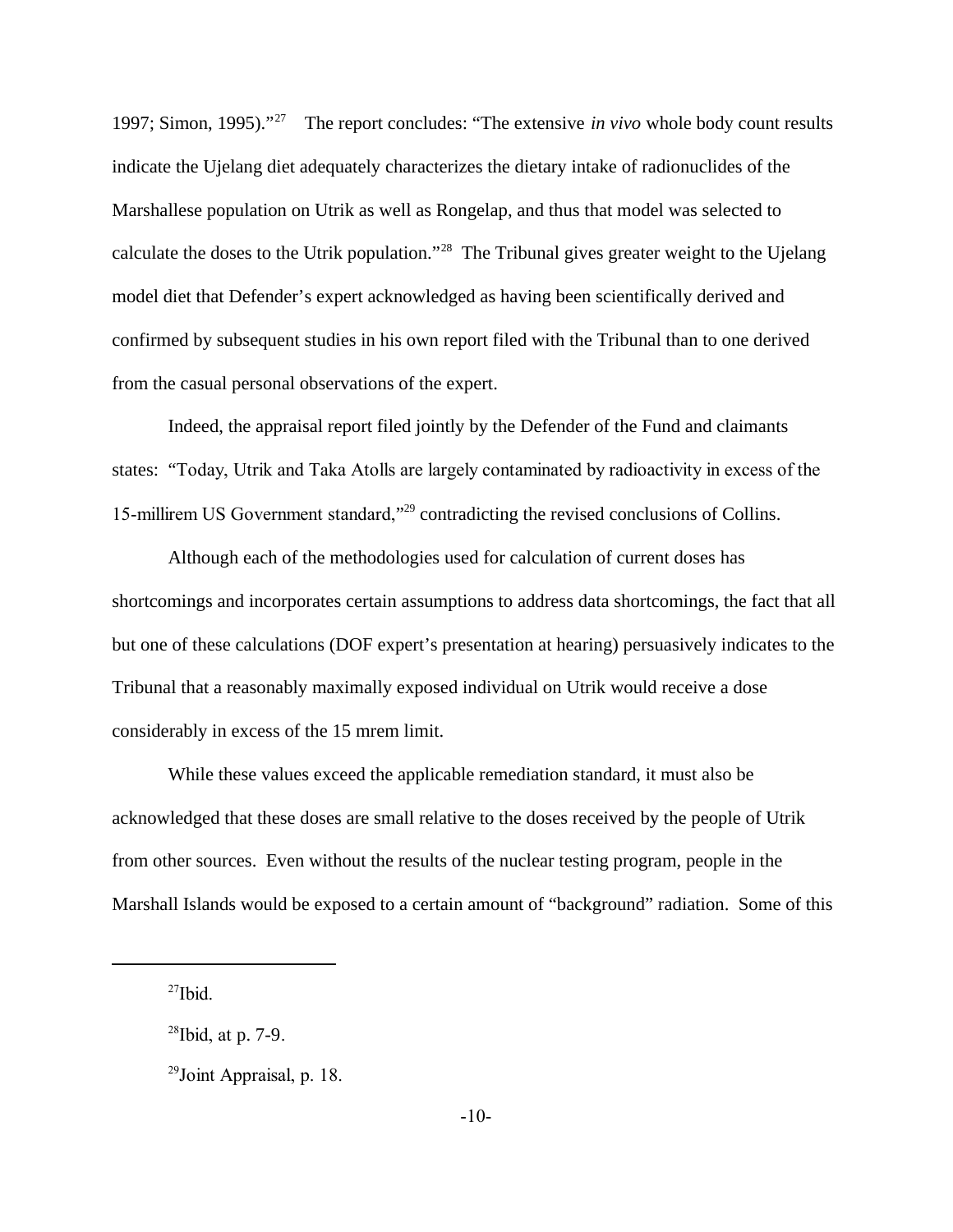comes from cosmic rays, some from naturally occurring radiation in the environment and foods. It is estimated that the annual dose to people in the Marshall Islands from this natural radiation is about 140 mrem.<sup>30</sup> The average annual background exposure to people in the U.S. is about 360 mrem,<sup>31</sup> over twice that of the Marshall Islands. The EPA limit, adopted by the Tribunal, is obviously only a fraction of the annual natural exposures to people of the Marshall Islands and U.S. The 15 mrem limit itself is designed to be very protective of human health and corresponds to an increase in risk of cancer to about 3.3 cases in a population of 10,000.

Based upon the findings of the experts for both the Claimants and the Defender, radiological conditions in Utrik today are unlikely to cause significant harm to current community members. As described above, the most significant component of the radiation dose currently received by residents of Utrik is from local grown food. This is primarily the result of the uptake of residual cesium-137 in the soil, which is accumulated in plant life and either ingested by residents, or by animals that are subsequently consumed by the people. The high end dose is based upon an assumption of a diet composed entirely of local foods taken from radiological high-end locations. Studies referenced by both the Claimants' and Defender's experts indicate that the current diet pattern for the average member of the community is heavily dependent upon imported foods and consequently there is little danger of exceeding the 15 mrem limit by the average member of the community. Indeed, Claimants' experts estimate that "the current levels of radionuclide contamination on Utrik Atoll will result in less than one additional

 $30$ Defender's Exhibit A, at p. 6-2.

 $31$ Joint Appraisal, p. 17.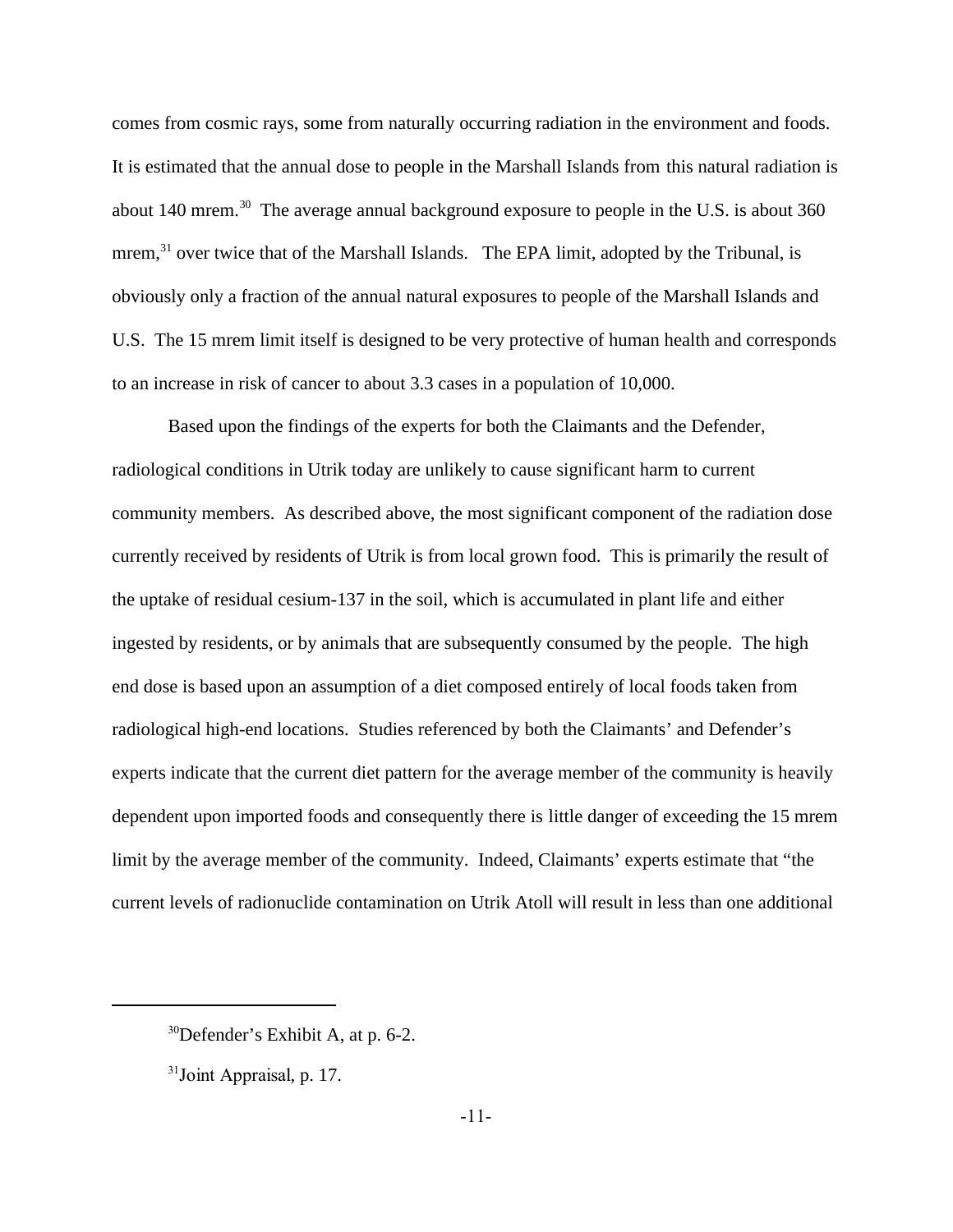cancer over the next 1,000 years."<sup>32</sup>

Nonetheless, estimates of exposures to high end risk individuals exceed the EPA/Tribunal standard. Citizens of the Marshall Islands are entitled to no less protection than those in the US which caused the risk to which they are exposed and some remediation effort is warranted. Beyond the scientific analysis, it is clear from the discussion below in relation to consequential damages that the people of Utrik reasonably believe their land to be contaminated and the need to address this concern forms a complimentary reason for remediation of the affected lands.

## B. Remediation costs.

Claimants and the Defender offer a number of alternative remediation strategies ranging from doing nothing to removing large quantities of soil and disposing of it off-island. These options range in cost from \$0 to \$116 million. Options considered by the parties include the following: do nothing; removal of contaminated soil (with and without replacement and soil restoration); potassium treatment to reduce the introduction of radioactive cesium into the food chain by blocking its uptake by local plants; application of zeolite to bind the cesium in the soil; soil turn-over to reduce the access of cesium to food crops; institutional controls; soil-flushing; phytoremediation; and combinations of these various alternatives. Both parties recommended a remediation strategy incorporating potassium treatment, with other options discarded on the basis of cost, effectiveness, environmental damage, or community acceptance.

The potassium treatment option is premised on the principle that potassium is an important soil element for plant growth. As described by Claimants' experts, "total potassium in

 $32$ Claimants Exhibit 1, p. ES-11.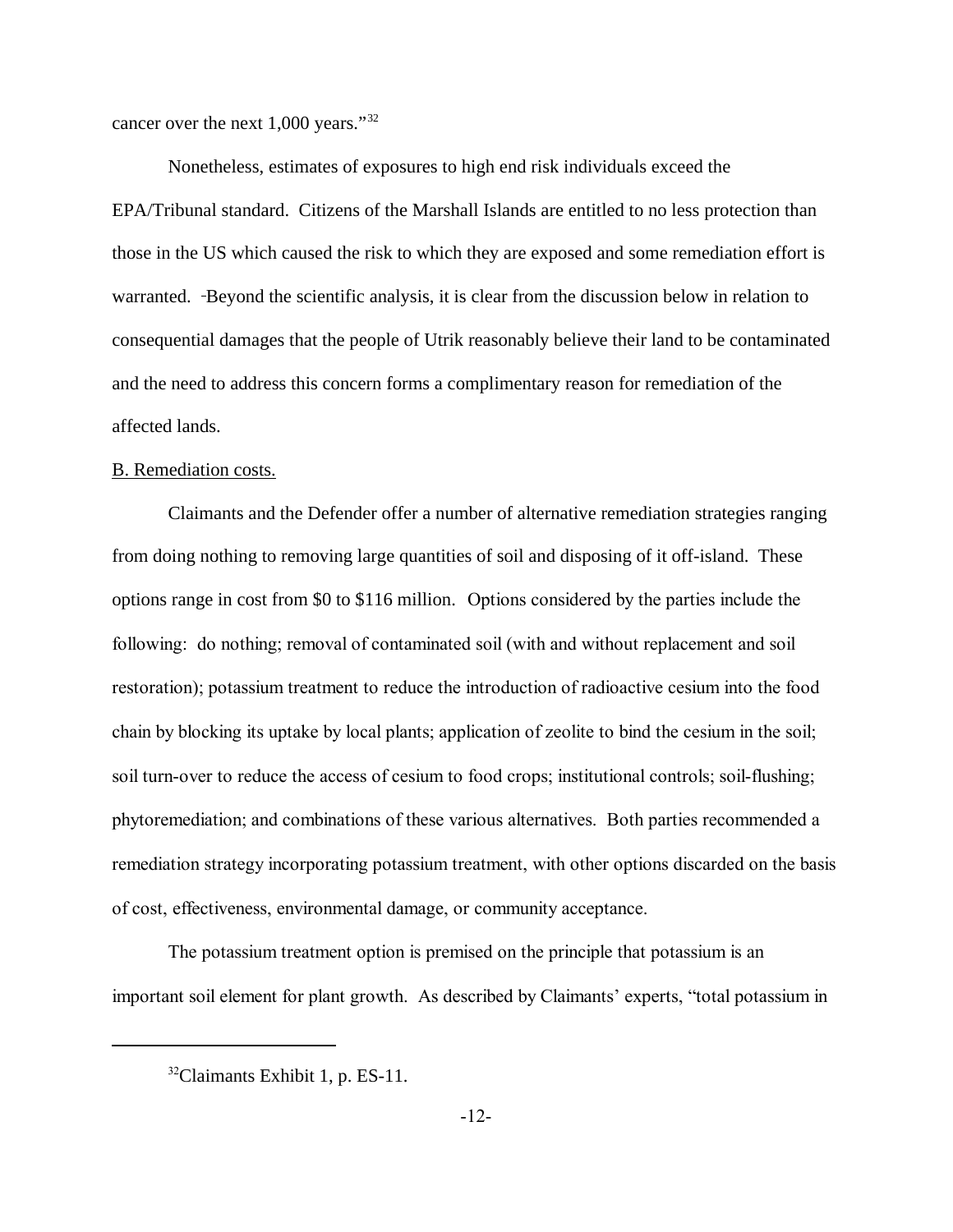atoll soil is low. In potassium-deficient media, cesium acts as a replacement for potassium. Conversely, when potassium is present in large concentrations, plants selectively absorb potassium and discriminate against cesium.<sup>33</sup> Cesium-137 is the most significant radionuclide, contributing virtually all of the radioactive dose in Utrik at the present time. Periodic potassium treatments to the soil can reduce the uptake of cesium by a factor of about ten.<sup>34</sup> Neither Claimants' nor Defender of the Fund's experts found areas relevant to this action to be contaminated in concentrations in excess of levels where the potassium treatment would be effective. The Tribunal recognized these treatments to be effective and awarded costs for such remediation in both the *Enewetak* and *Bikini*35 cases.

As described by Claimants' experts in their written report:

Major cost elements for potassium soil treatments include the following:

- Periodic clearing of land of underbrush prior to potassium applications
- Purchase and periodic application of potassium/potassium fertilizer
- Soil management that ensures proper dosage of potassium/potassium fertilizer
- A comprehensive surveillance program involving soil and crop sample analyses and bioassay (i.e., whole body counting) of human subjects.<sup>36</sup>

The total cost of this alternative is \$7,371,000.

The Defender of the Fund's expert proposed a similar program. Although in his report the

cost of the potassium option was \$1.6 million, in his testimony on direct examination before the

 $36$  Claimants' Exhibit 1, p. 10-9.

<sup>33</sup>Ibid, p. 9-27.

 $34$ Claimants' Exhibit 1, p. 8-24; Defender's Exhibit A, p. 2-6.

<sup>&</sup>lt;sup>35</sup>MEMORANDUM OF DECISION AND ORDER In the Matter of the People of Bikini, et al. NCT No. 23-4134, March 5, 2001.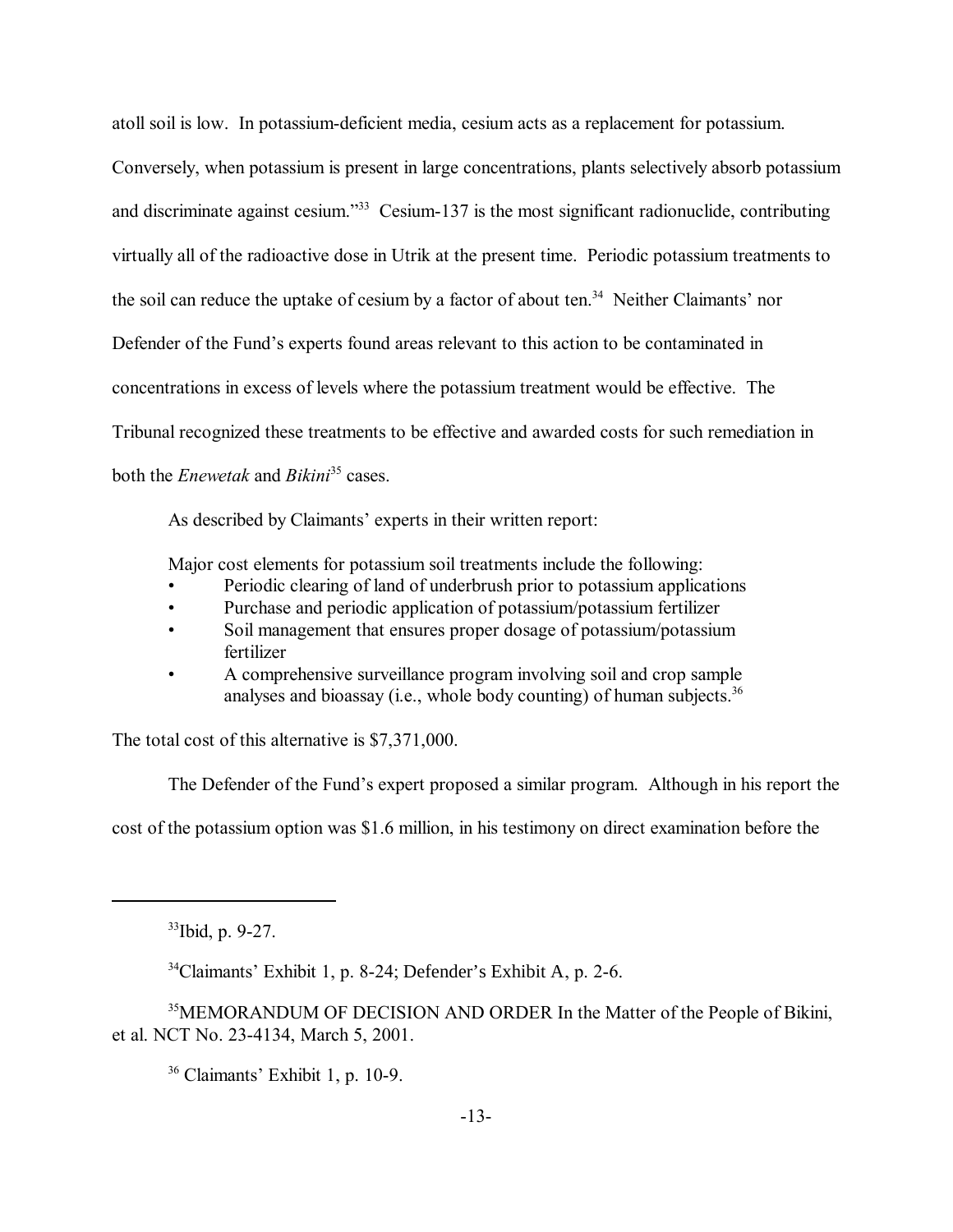Tribunal (January 22, 2002), Dr. Collins amended his estimated costs to be "in the ball park of five million dollars." This amended cost estimate included costs for whole body counting ("at least half a million dollars"), about \$2 million for a sampling and sampling counting program, and another \$1.7 million, "perhaps something higher, for the potassium spreading itself."

The primary difference in costs between the parties is the provision by Claimants for professional personnel to provide soil management to insure the soil treatments are effective and do not result in contamination of ground and lagoon water sources. Significantly, the need for such management is asserted by claimants to be on the basis of the dangers presented by nitrates. ìNitrates, due to their high solubility and the porous nature of atoll soil, present the greatest concern for groundwater and surface-water contamination.<sup>337</sup> However, potassium is the primary substance of interest because of its quality of inhibiting plant absorption of radioactive cesium. Claimants' experts suggest that "a complete fertilizer includes nitrogen and phosphorus"<sup>38</sup> and that such soil nutrients are required for "optimum crop production.<sup>339</sup> However, while such treatment was warranted in the Enewetak and Bikini cases because a significant component of the remediation program was soil removal and the need to rebuild the soil to a productive state, there is no soil scraping proposed for Utrik and consequently no need, on a compensatory basis, for adding additional soil nutrients, such as nitrogen. As a result, the dangers presented by adding nitrates to the soil are eliminated by the absence of need to compensate for soil removal as a remedial measure. While these professional soil management costs were appropriate in Enewetak

 $37$ Ibid., p. 9-30.

<sup>38</sup>Ibid., p. 9-28.

<sup>&</sup>lt;sup>39</sup>Ibid...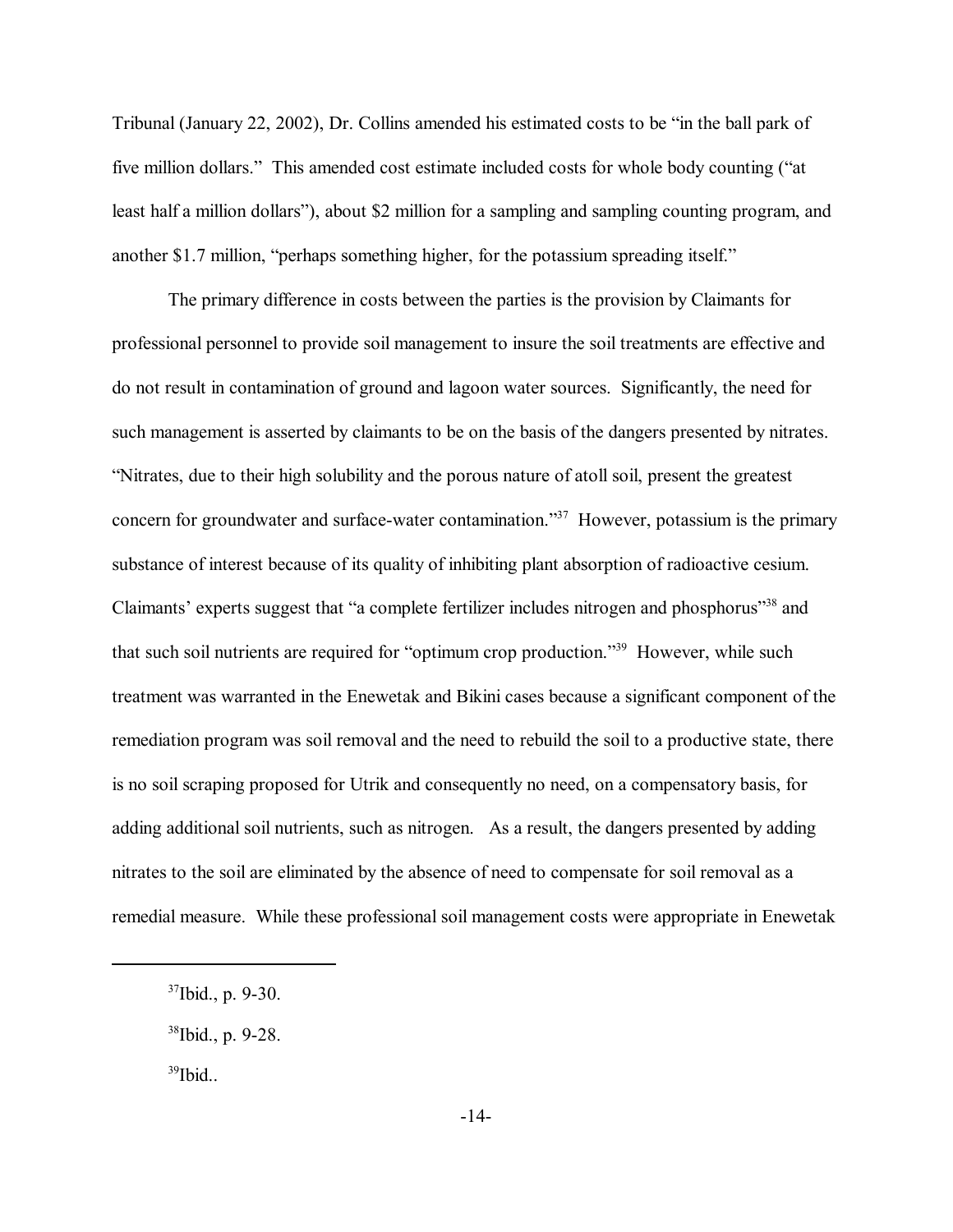and Bikini, here, where there is no soil removal, and thus no need for rehabilitating the soil, inclusion of these costs is not warranted on a compensatory basis. Claimants are awarded \$5 million for clean-up costs.

## **II. Loss of Use.**

The people of Utrik are entitled to damages for the period of time their use of their property was impaired as a result of radioactive contamination from the nuclear testing program. In determining exposures to individuals in excess of 15 mrem/year above background are unsafe, thus interfering with claimants' use of their property, the Tribunal is guided by U.S. precedent. Under the Comprehensive Environmental Response, Compensation, and Liability Act of 1980 (CERCLA), cleanup remedies are required to "at a minimum. . . assure protection of human health and the environment." CERCLA  $$121(d)(1)$ . The U.S. Environmental Protection Agency implemented this statutory mandate through the National Oil and Hazardous Substances Pollution Contingency Plan (NCP.) EPA states:

The NCP provides that, for carcinogens, preliminary remediation goals should generally be set at levels that represent an upper-bound lifetime cancer risk to an individual of between  $10^{-4}$  to  $10^{-6}$ . 40 CFR  $\frac{2}{5}$  300.430(e)(2) (I)(A)(1). This regulatory level was set based on EPA's conclusion that the CERCLA protectiveness mandate is complied with "when the amount of exposure is reduced so that the risk posed by contaminants is very small, i.e., at an acceptable level. EPA's risk range of  $10^{-4}$  to  $10^{-6}$  represents EPA's opinion on what are generally acceptable levels." 55 Fed. Reg. at 8716 (March 8, 1990). EPA's adoption of this risk range was sustained in judicial review of the NCP. State of Ohio v. EPA, 997 F.2d 1520, 1533 (D.C. Cir. 1993)<sup>40</sup>

This risk, furthermore, is not an average risk, but rather is "based on the reasonable maximum

<sup>40</sup>U.S. Environmental Protection Agency, *Establishment of Cleanup Levels for CERCLA Sites with Radioactive Contamination,* OSWER No. 9200.4-18, Attachment B, August 20, 1997, p. 3.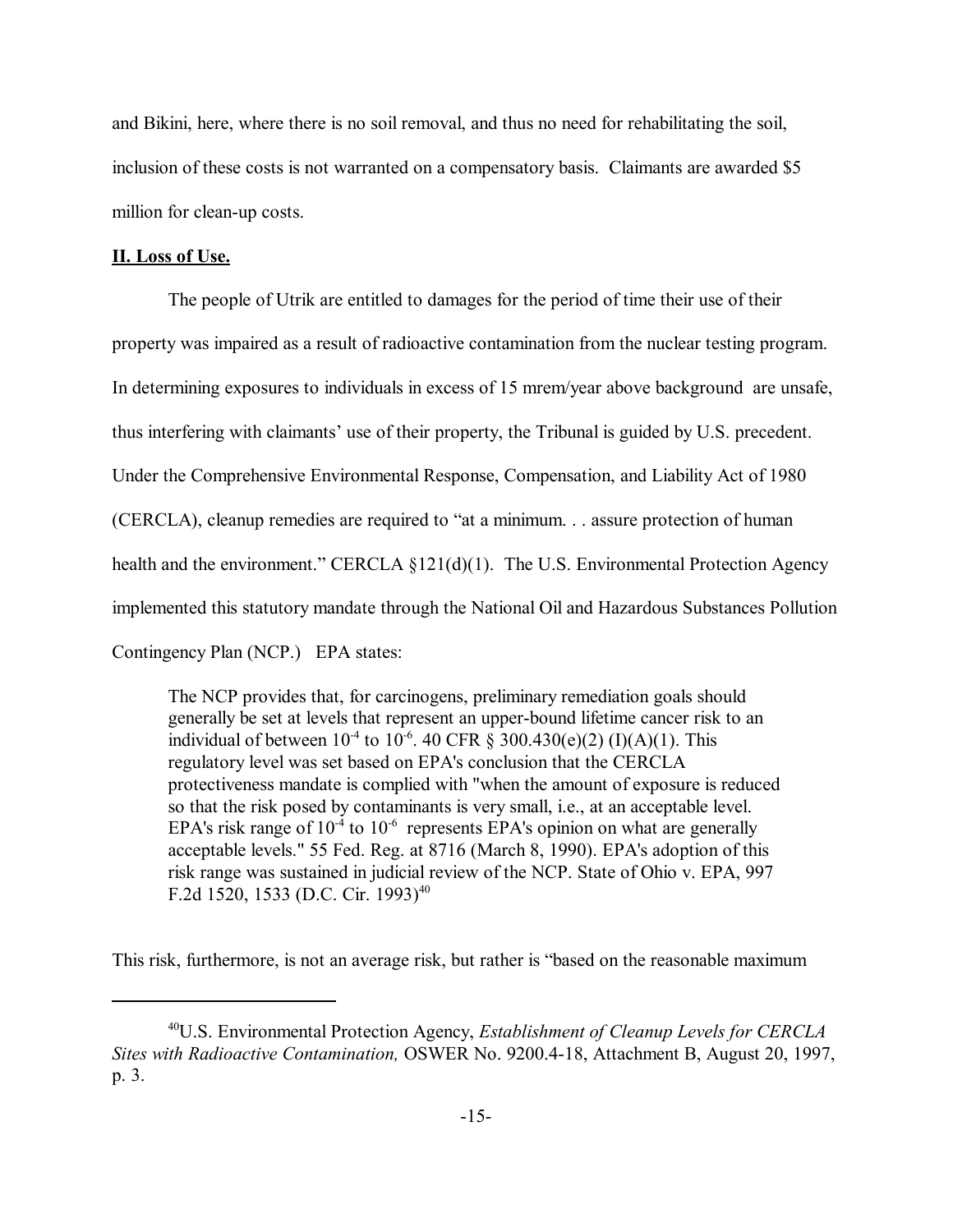exposure for an individual.<sup> $241$ </sup> For radioactively contaminated sites,

15 millirem per year (mrem/yr) effective dose equivalent (EDE) should generally be the maximum dose limit for humans. This level equates to approximately 3 x 10-4 increased lifetime risk and is consistent with levels generally considered protective in other governmental actions, particularly regulations and guidance developed by EPA in other radiation control programs.<sup>42</sup>

This 15 mrem/year limit was adopted by the Tribunal as the applicable standard for determination of contamination of the Utrik lands for the purpose of assessing loss or damage to property in its January 4, 2004 MEMORANDUM DECISION AND ORDER in this claim.

The Tribunal finds that the lands of Utrik were contaminated so as to result in exposures

in excess of 15 mrem/year to the reasonably maximally exposed individual for the relevant periods

of this claim. As discussed above in the restoration section, current doses to the RMEI would

exceed 15 mrem/year by a factor of about 2. The reports of the experts all agree that such doses

exceeded current levels in the past since  $BRAVO<sup>43</sup>$  Consequently, the period of impaired use

dates from the BRAVO detonation in 1954 until 2003, the last year covered by the appraisals.

# A. Lands contaminated above the 15 mrem level are unmarketable.

Claimant's expert, Randall Bell asserted: "The land, as contaminated, had no value as

 $^{42}$ Ibid., p. 5.

 $^{43}$ Even in the absence of evidence that the lands in question exceeded applicable standards for radiation contamination, claimants may recover damages for a diminution in property value based upon the public perception that the lands were contaminated at an unsafe level, particularly if there is a reasonable basis for that perception. See cases cited in *San Diego Gas & Electric Co. v. Daley*, 205 Cal.App.3d 1334 (1988) 253 Cal.Rptr. 144. See also *Cook v. Rockwell International Corp.*, (Colo. 2003) 273 F. Supp.2d 1175. Indeed, in a partial condemnation action, the Supreme Court of New Mexico in *City of Sante Fe v. Komis*, 114 N.M. 659 (1992) 845 P.2d 753 affirmed an award of compensation for diminution of property values based on the public fear of the effect of simply transporting radioactive waste material on adjoining property.

<sup>41</sup>OSWER No. 9200.4-18, p. 4.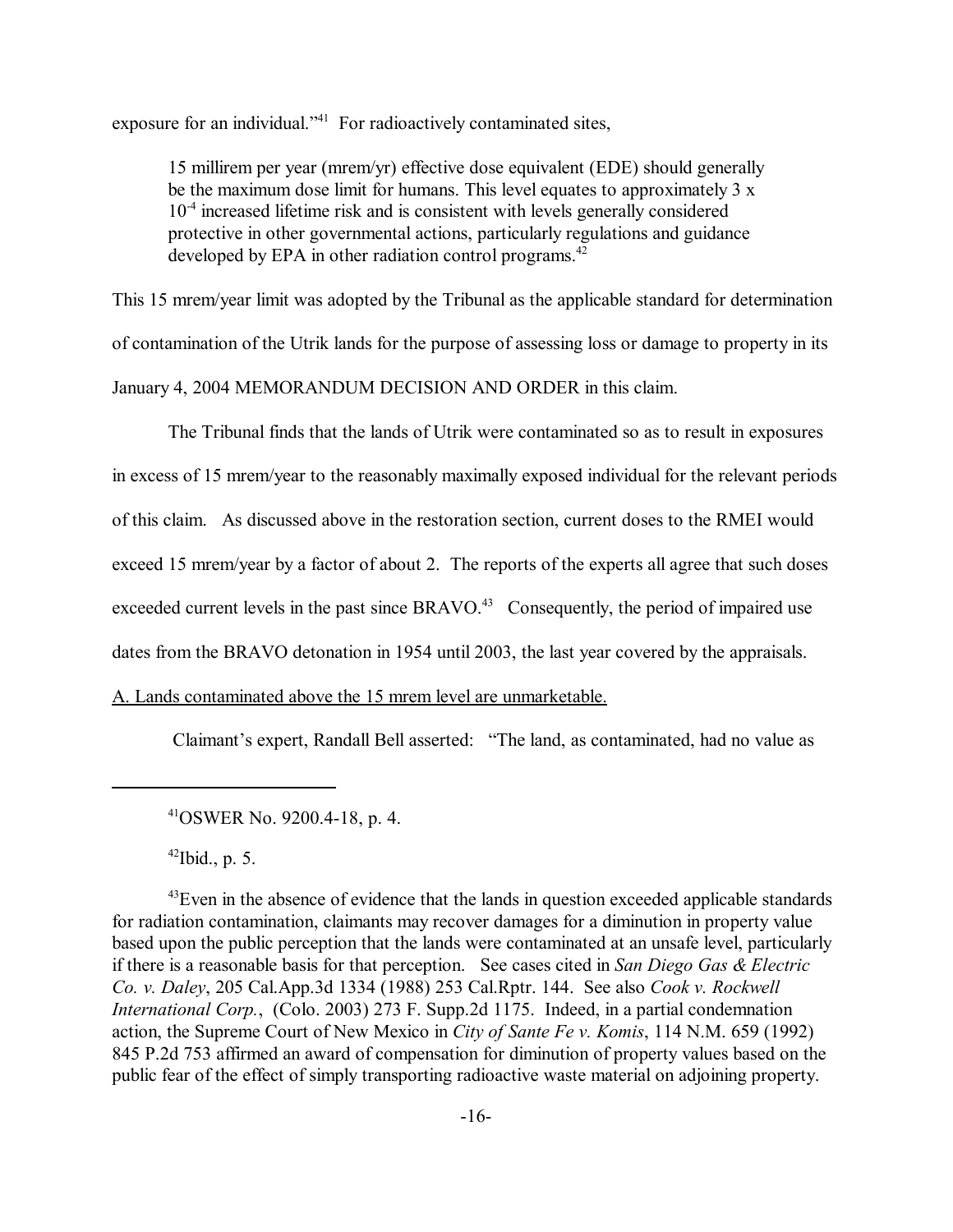Res/Ag land. In other words, as the land exceeds the 15-millirem standard, it is not suitable for Res/Ag use and thus would not have value for a Res/Ag use.<sup> $344$ </sup> He stated further, "Both the market data and the precedents set within the United States and other Marshall Island atolls indicate that one should not effectively pay for the right to occupy contaminated land.<sup>745</sup>

Claimant's other appraisal expert, James Hallstrom, explained the reasons property contaminated by radiation is unmarketable:

To be salable residential/agricultural property, the subject must, at the very least, be able to provide safe drinking water and soil conditions where food can be grown. Other benefits that can be identified are predicated on these fundamental rights, without which the use potentials of the property are dramatically altered. Given the subject's remote location and lack of infrastructure, it is highly unlikely that the property would even be rented for periodic visits requiring that food and water be brought in.  $\ldots$ .<sup>46</sup>

This is supported by research of the market: "The results of our research efforts are consistent

with those of Captain and Bell as they uncovered no sales or listings of properties contaminated

with radioactive material.<sup> $347$ </sup> Hallstrom noted the particular sensitivity of the market to

radioactively contaminated properties:

The heightened apprehension towards radioactive contamination, compared to other hazardous forms, is discussed in Erikson and Lifton's [footnote omitted] study and is relevant in understanding the perception of buyers and sellers in the marketplace. The public perceives radiation, unlike other toxic materials, as invisible, yet able to invade the body without an apparent time frame.

 $45$ Ibid, p. 63.

<sup>46</sup>Claimants<sup>7</sup> Exhibit 30, James E. Hallstrom, Jr., MAI, CRE, The Hallstrom Group, Inc., *Appraisal Report of the Aggregate Loss in Use Value in UTRIK AND TAKA ATOLLS March 1, 1954 through December 31, 2003*, (February 22, 2006), p. 30.

 $47$ Ibid, p. 29.

<sup>44</sup>Joint Appraisal, p. 61.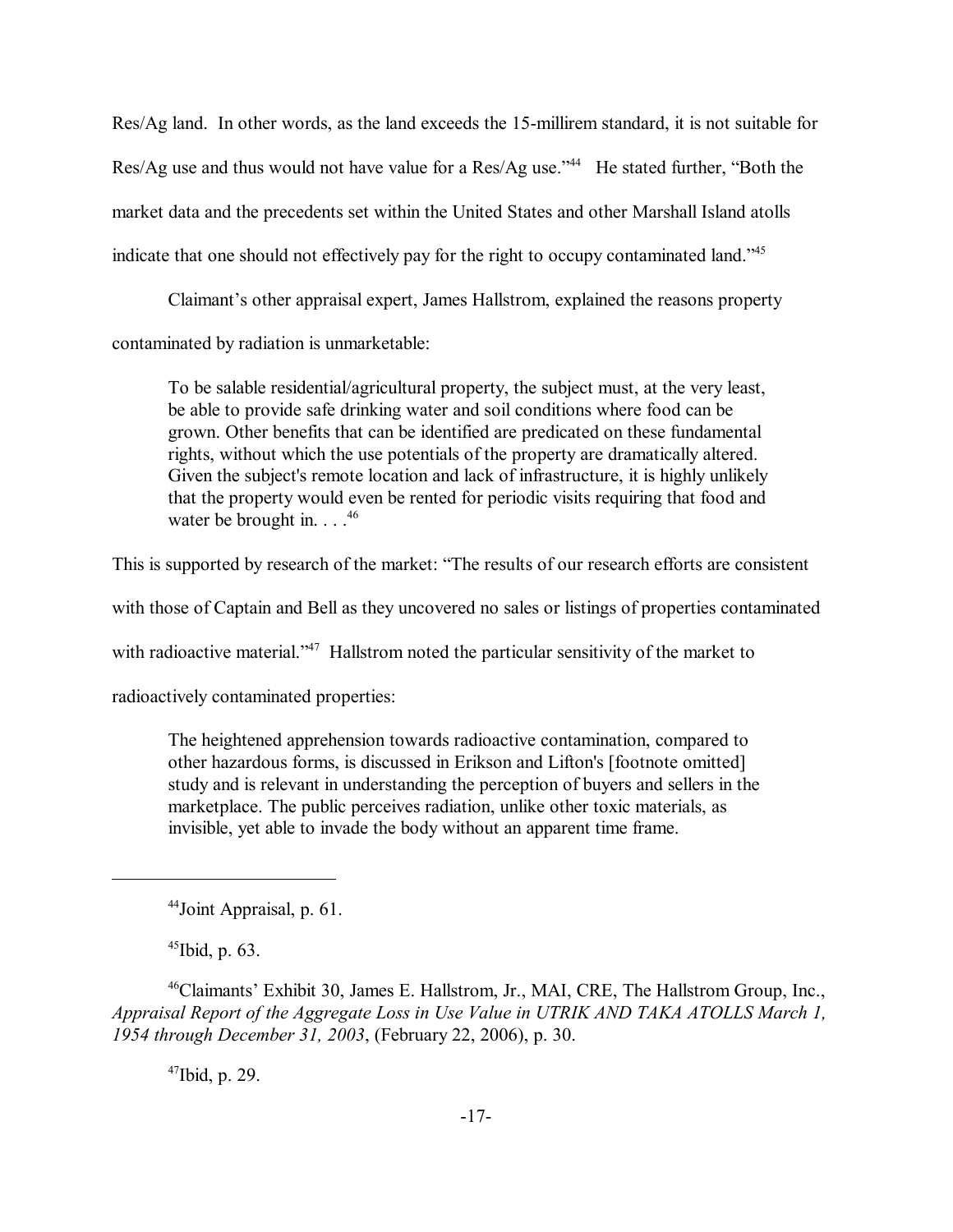Accordingly, there "is a considerable body of evidence in the behavioral and social sciences that radiation in particular has a very special capacity to nourish dread in people everywhere."48

He concluded, "In reality, it appears that there is no market value for land contaminated by radiation<sup>"49</sup>

Defender's expert, Nick Captain suggested "Sophisticated investors would be willing to pay discounted prices for contaminated land with full knowledge that safe occupancy may not occur for 100 years or longer.<sup>350</sup> Apart from the question of whether a "sophisticated investor" would be in the market for rural agricultural/residential land in the Marshall Islands, this ignores the methodology utilized by the appraisers in their joint appraisal, which is based upon annual rental values, not purchase in fee simple, where the eventual attainment of safe levels of exposures from radiation would potentially be relevant.

Apart from the scientific determination that the land is contaminated above certain standards, it is clear that the people of Utrik historically and currently believe the land is contaminated. This belief is well documented by experts of both claimants and the Defender of the Fund and by the testimony and statements of the people of Utrik. Claimants' experts Erikson and Lifton report

 the people of Utrik, almost to a person, assume that the environmental envelope surrounding them - the land they live on, the food they eat, the water they drink and cook in, even the air they breathe - is poisoned and unsafe for human life. Many people continue to live on the island despite that dire assumption (and many others plan to return one day) because they feel that they cannot be long parted

 $^{49}$ Ibid, p. 31.

 $48$ Ibid, p. 30.

<sup>50</sup>Joint Appraisal, p. 66.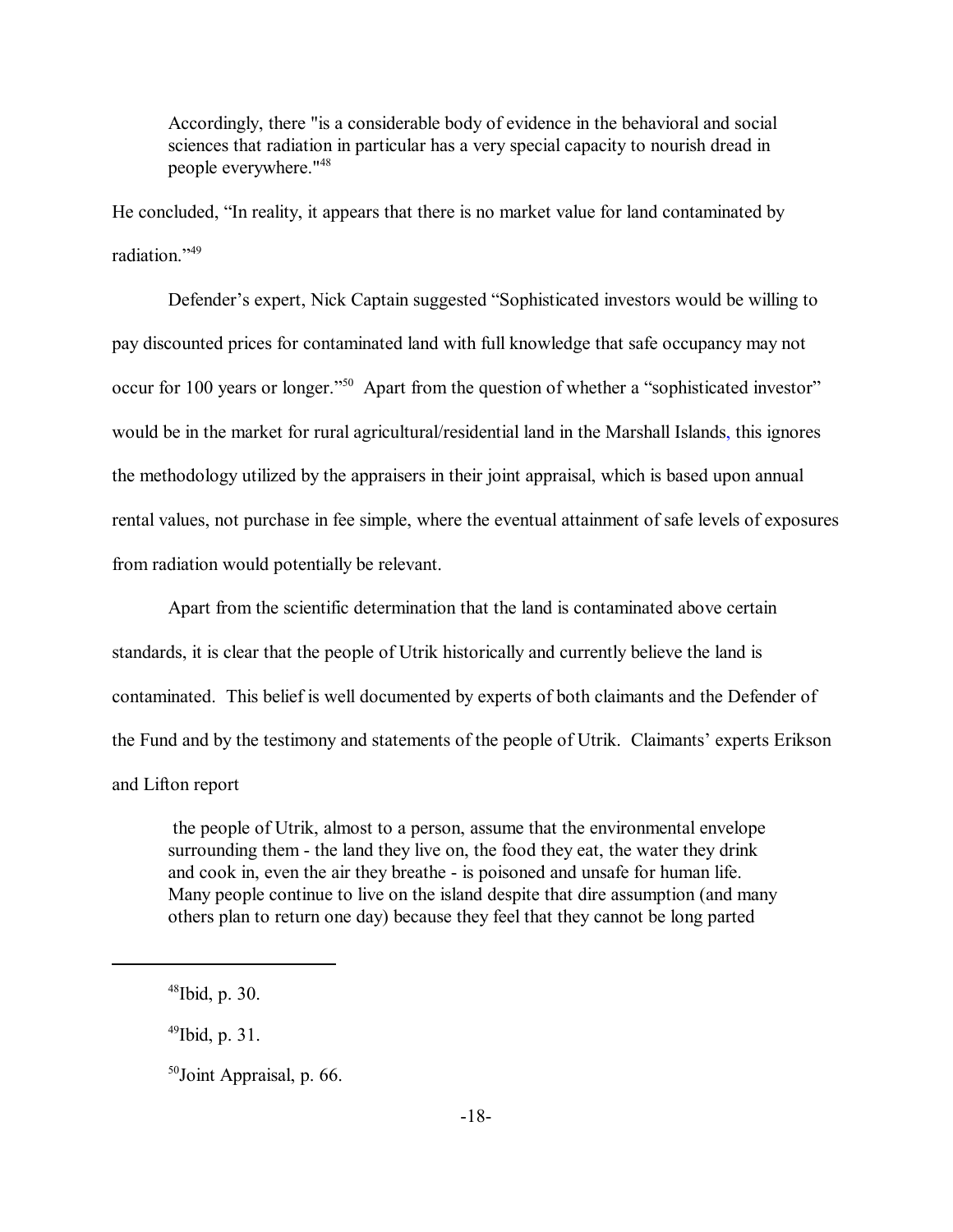from their homeland without damage to their spirit and have no other place to go in any event. $51$ 

Defender's expert, Dr. Fallon found "They all expressed concern about the land and the contamination of the land, the animals, and the food supply on the island. They equate the word >contamination= with poison and they feel that their bodies have been poisoned from eating the food and from being exposed to the radiation.<sup>752</sup> Dr. Pollock noted "Fear of the residual Fall out on their land and in the plants that they eat was a message I received from all informants."<sup>53</sup>

This is not a recent phenomenon. In a letter to the U.S. Energy and Research and

Development Authority in 1976, the Utrik community complained "At present, the people of

Utirik have much fear of the radiation that came from the bomb.<sup>354</sup> Glenn Alcalay, Claimants<sup>7</sup>

expert, testified before Congress in 1977

The people of Utirik generally believe that they are living in a still-radioactive environment, despite the individual physicians' and ERDA/Brookhaven's claims to the contrary. This lack of trust stems from the doctors telling the people that "everything is alright now" in juxtaposition with an increase number of radiationrelated diseases in recent years.<sup>55</sup>

In light of the levels of contamination of the subject lands, the Tribunal finds such lands

were unmarketable for their intended use for the period of time at issue here.

 $55$ Claimant's Exhibit 13, Appendix F.

<sup>51</sup>Claimantsí Exhibit 14, Kai Erickson, Ph.D. and Robert Jay Lifton, M.D., *Sociocultural and Psychological Impacts of the Bravo Nuclear Test on the People of Utrik*, (28 June 2002), p. 10.

 $52$ Defender of the Fund's Exhibit K, p. 7.

 $53$ Defender of the Fund's Exhibit J, p. 7.

<sup>54</sup>Claimantsí Exhibit 13, Glenn H. Alcalay, *Utrik Atoll: The Sociocultural Impact of Living in a Radioactive Environment*, (June 28, 2002), Appendix D.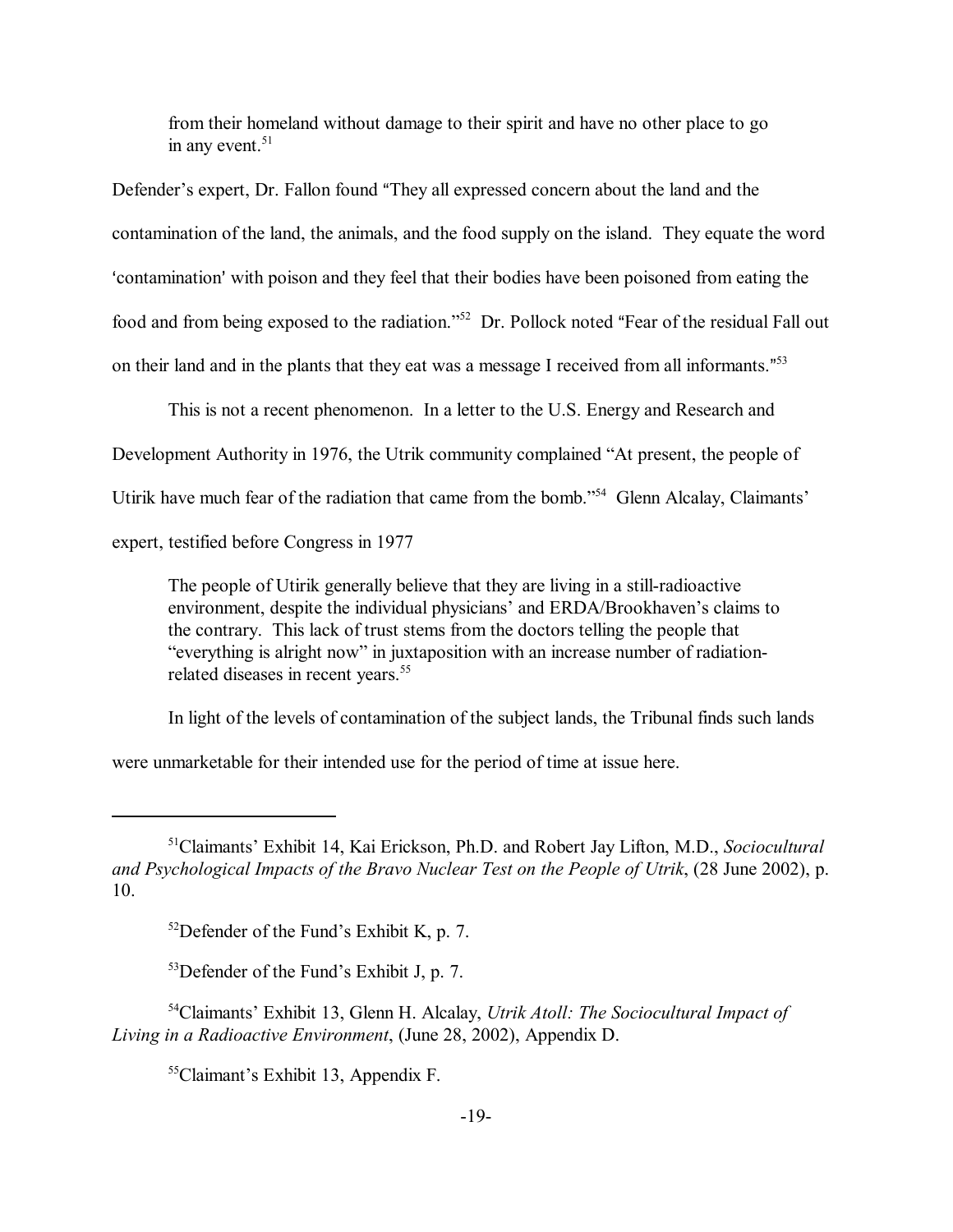## B. Methodology.

The people of Utrik are entitled to compensation for the damages to their property resulting from its contamination by radioactive elements from the U.S. nuclear testing program. The amount of compensation for such contamination is based upon the decline in rental value of the property on an annual basis.<sup>56</sup> As noted above, lands contaminated above the 15 mrem standard are unmarketable. Consequently, the value of the loss to claimants may be calculated by multiplying the relevant annual rental value times the affected acreage, subject to appropriate adjustments, and summing up the annual amount for the affected years.

# 1. Determination of annual rental rates.

The Tribunal has recognized the difficulty in applying American appraisal techniques to a

Marshallese system of customary land tenure that is collective in nature, does not allow foreign

ownership, and, until recently, did not include the concept of market value.<sup>57</sup> Claimants<sup>7</sup>

appraiser Hallstrom notes:

In evaluating the rights to be appraised, several unique factors have been considered as we apply traditional American-based valuation theories to cultural land ownership patterns in the Marshall Islands. Traditionally, Marshallese do not sell land rights which are acquired by birthright. Hence, there has been an absence of a real estate market, and while the Marshallese customary system of land tenure has not only precluded the development of a normal market, it fosters an attitude about land which does not include the concept of market value. Only recently there have been outright sales of interest in real estate to other Marshallese; ownership

<sup>57</sup>*Enewetak*, pp. 6-7, *Bikini*, p. 14.

<sup>&</sup>lt;sup>56</sup>See, e.g., *Pryor v. Willoughby*, 36 S.W.3d 829 (Tenn.App. 2000), "In such a situation, a plaintiff is not being compensated for not receiving rents that she would otherwise have been able to collect, but because she was unable to use or enjoy her property in a manner commensurate with its pre-nuisance value. It therefore follows that property owners cannot be disqualified from an award of damages measured by the decrease in the rental value of their property, simply because they continue to live on it despite the nuisance." 36 S.W.3d 829, 832.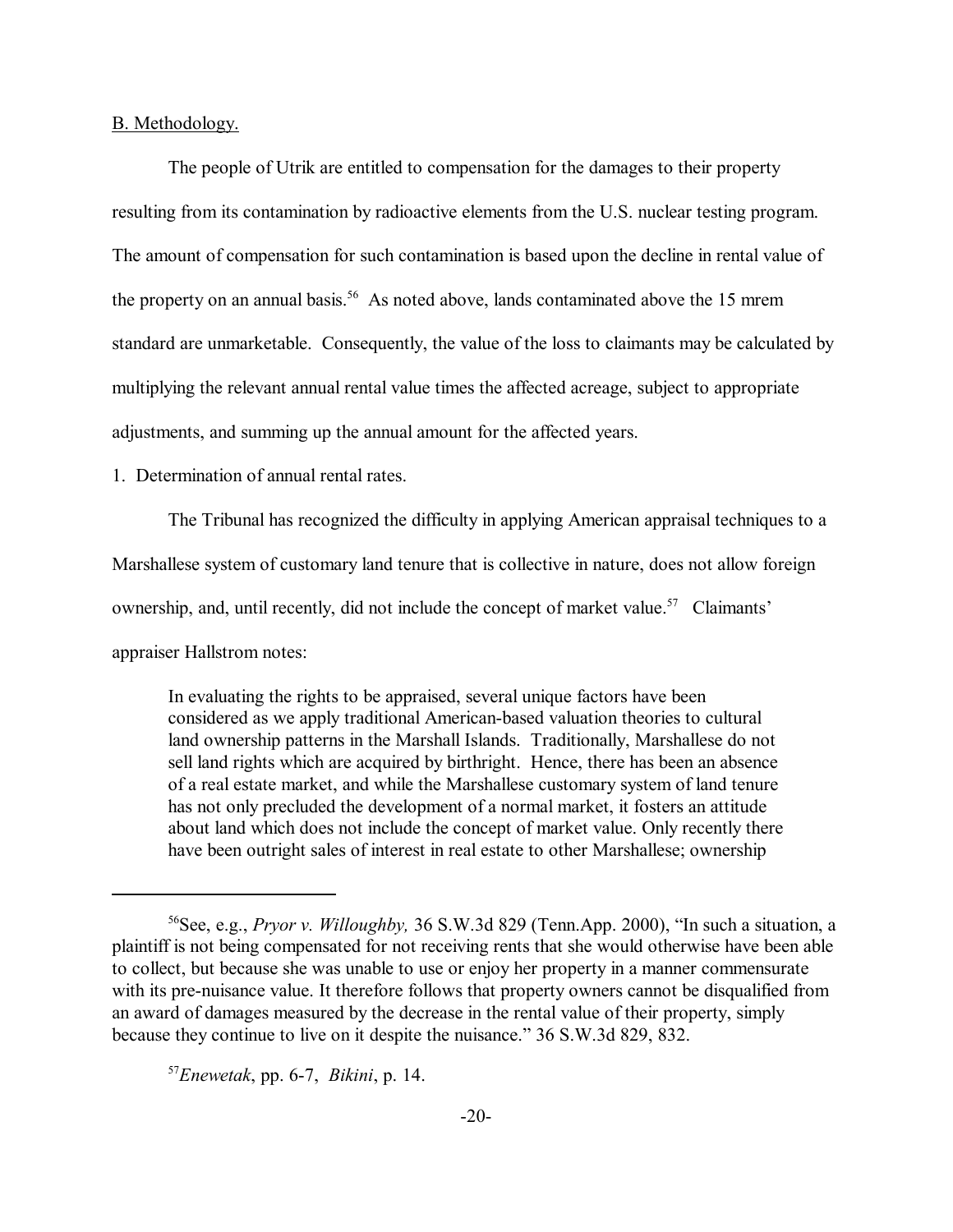by foreigners continues to be forbidden by law.<sup>58</sup>

Nonetheless, as time has gone by, "the transfer of use rights or possessory interests in land for money has gained a measure of social acceptance and from these transfers the appraisers developed a data base of comparable transactions.<sup> $559$ </sup> Consequently, the annual rental rate may be determined by reference to such data base along with appropriate statistical modeling.

a. Highest and Best Use.

 In determining the appropriate database for determination of annual rental rates, reference must be made to the highest and best use of the properties. In both the *Enewetak* and *Bikini* claims, the Tribunal determined the highest and best use to be residential/agricultural. The subject Utrik properties are not distinguished from the Enewetak and Bikini lands in relevant past, current and anticipated future use. As stated by Hallstrom: "Interviews with the Client, Senator Hiroshi Yamamura, and residents of the subject atolls depicted a lifestyle and uses of natural resources that were similar to those described in the Bikini and Enewetak appraisals.<sup> $560$ </sup> In the joint report filed by the parties, it is suggested that subject properties were converted to a governmental/military use.

On one hand, the properties have historically had a Res/Ag use. On the other hand, the use of the atoll was arguably converted to a government/military use at sometime prior to the detonation of the Bravo nuclear test, which resulted in an airborne plume of radioactive fallout that blanketed most of the atoll and exposed it to radioactive levels in excess of the 15 millirem standard.[footnote omitted] In other words, Utrik and Taka Atolls were utilized by the US Government for

<sup>59</sup>*Enewetak*, p. 7.

 $60$ Claimants' Exhibit 30, p. 8.

<sup>&</sup>lt;sup>58</sup>Claimants' Exhibit 30, p. 7.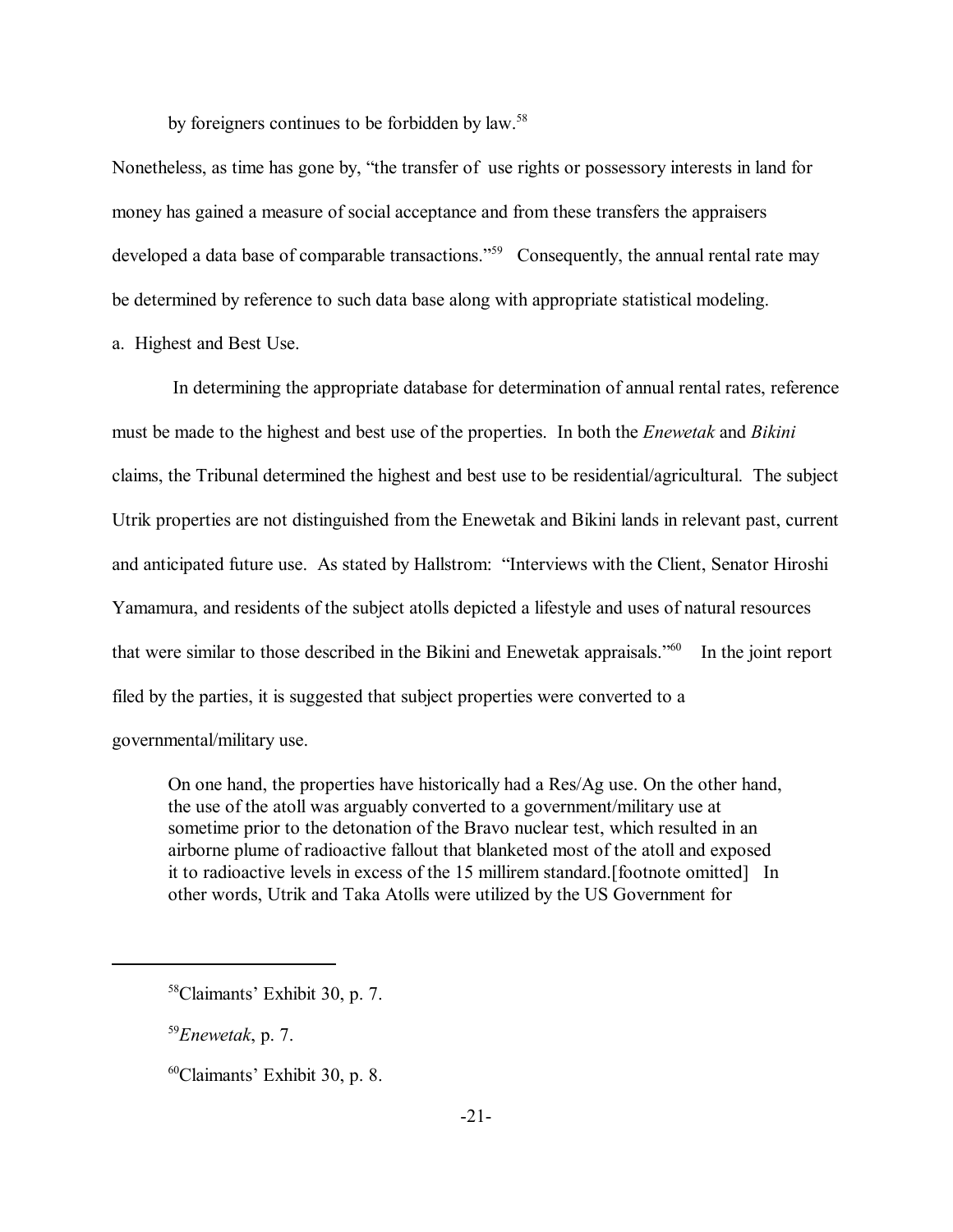nuclear testing and the storage of radioactive waste.<sup>61</sup>

Hallstrom concludes, however, "While future uses may include some limited eco-tourism and other types of commercialization, clearly the primary (and assumed) highest and best use by the Utrikese would be residential and agriculture.<sup> $162$ </sup> The Tribunal finds the arguments in favor of a residential/agricultural highest and best use to be persuasive. The fact of contamination from the nuclear testing at a remote site did not convert Utrik to a governmental use. It continued to be used by the people of Utrik, albeit in impaired state, for the same residential and agricultural purposes for which it had been traditionally used. The purpose of compensation is to place the injured party in as good a position as the party would have been in the absence of the injury. In the absence of the contamination by the nuclear testing program, the use of the Utrik lands would be for residential and agricultural purposes. To assume a higher economic use based upon the injury itself, would not further the goal of compensation, but would rather result in a windfall to the injured party.

b. Influence of the "government rate."

An important determinant of land prices in the Marshall Islands is the so-called "government rate." The joint appraisal notes:

There is wide support for a slow increase in land values up until the 1970s when land values increased substantially. The government's influence cannot be discounted as the Nitijela passed a bill in 1968 establishing a minimum land rent based on \$1,307 per acre per year. The increase in land values during the 1970s was a direct result of increased Trust Territory activity and an increasing military presence in the region. Other contributing factors include the general inflation of U.S. currency and the establishment of regular air service to the region in 1968.

<sup>61</sup>Joint Appraisal, p. 42.

 $62$ Claimants' Exhibit 30, p. 8.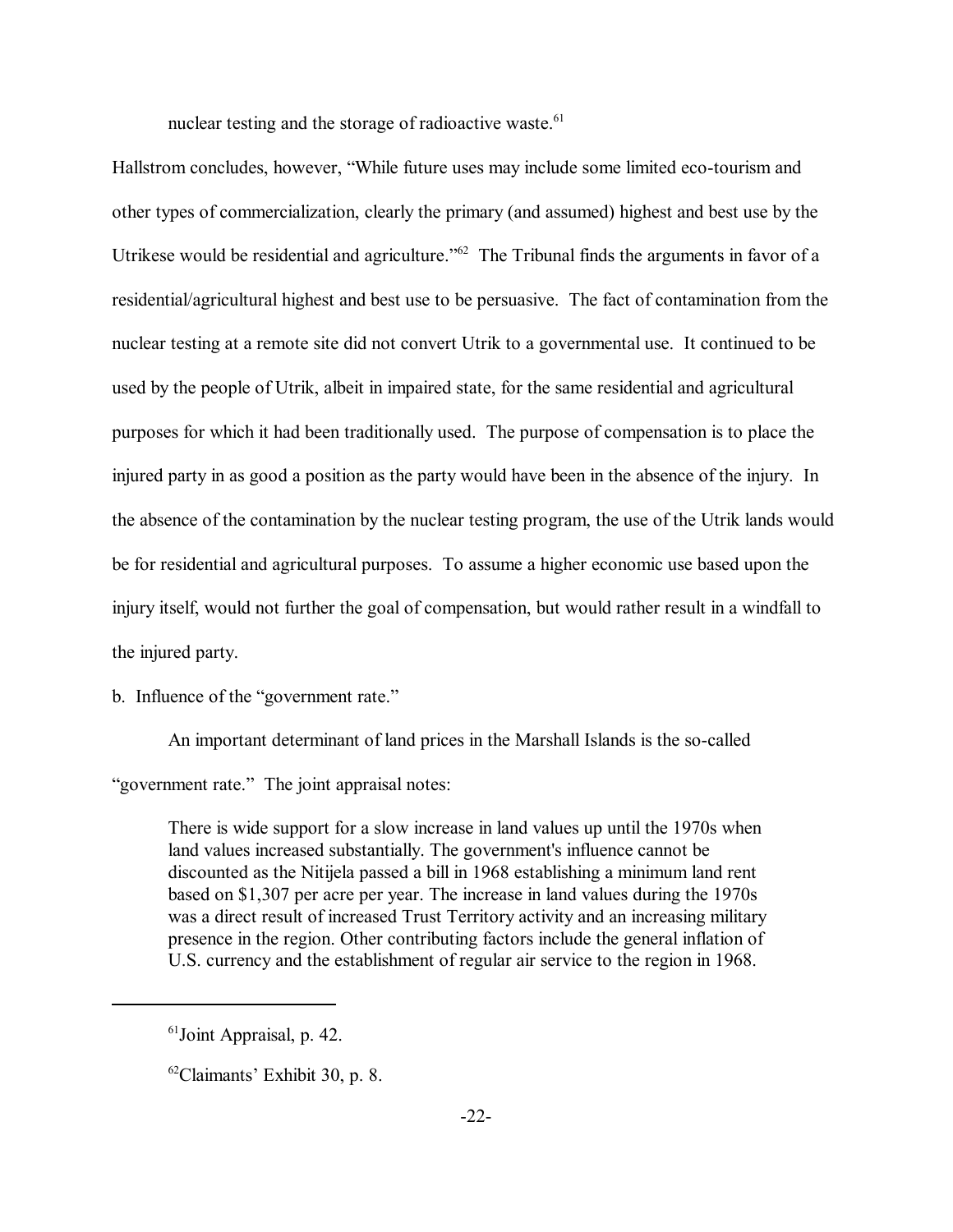Increasing land values continued until the adoption of the government rate of \$2,500 per acre, per year by 1979. Following the implementation of the government rate, it is widely acknowledged that this market mechanism significantly affected land prices in the Marshall Islands as most transactions were indexed to the government rate. 63

Hallstrom reports, "Further evidence of the fairness of the government rate is the customary

practice, even in wholly private leases, of referring to the government rate as the benchmark by

which future renegotiated rates would be compared for reopening revisions.<sup> $564$ </sup>

c. Effect of highest and best use determination on value.

In any case, the question of governmental versus residential/agricultural highest and best

use is largely irrelevant for the purposes of valuation. Both reports agree in large part that

transactional values for either governmental or residential/agricultural uses are similar in rural

areas of the Marshall Islands. The joint appraisal reports:

The influence of the government rate on transaction prices cannot be overstated. Since the implementation of the government rate, many land lease transactions are based on this published rate. Further, many leases provide for rent reviews at five year intervals based on changes in the established rate.

It is noted that numerous government-rate leases are included within our transaction database. These transactions are reasonable and appropriate considering the wide public acceptance of the government rate and its incorporation as a benchmark in numerous private and government transactions.<sup>65</sup>

Indeed, despite determining a government/military highest and best use, the Joint Appraisal

reports, "the data base of land leases utilized in the valuation section of this report largely shows

64Ibid, p. 17.

 $^{65}$ Ibid, p. 39.

<sup>63</sup>Joint Appraisal, p. 53.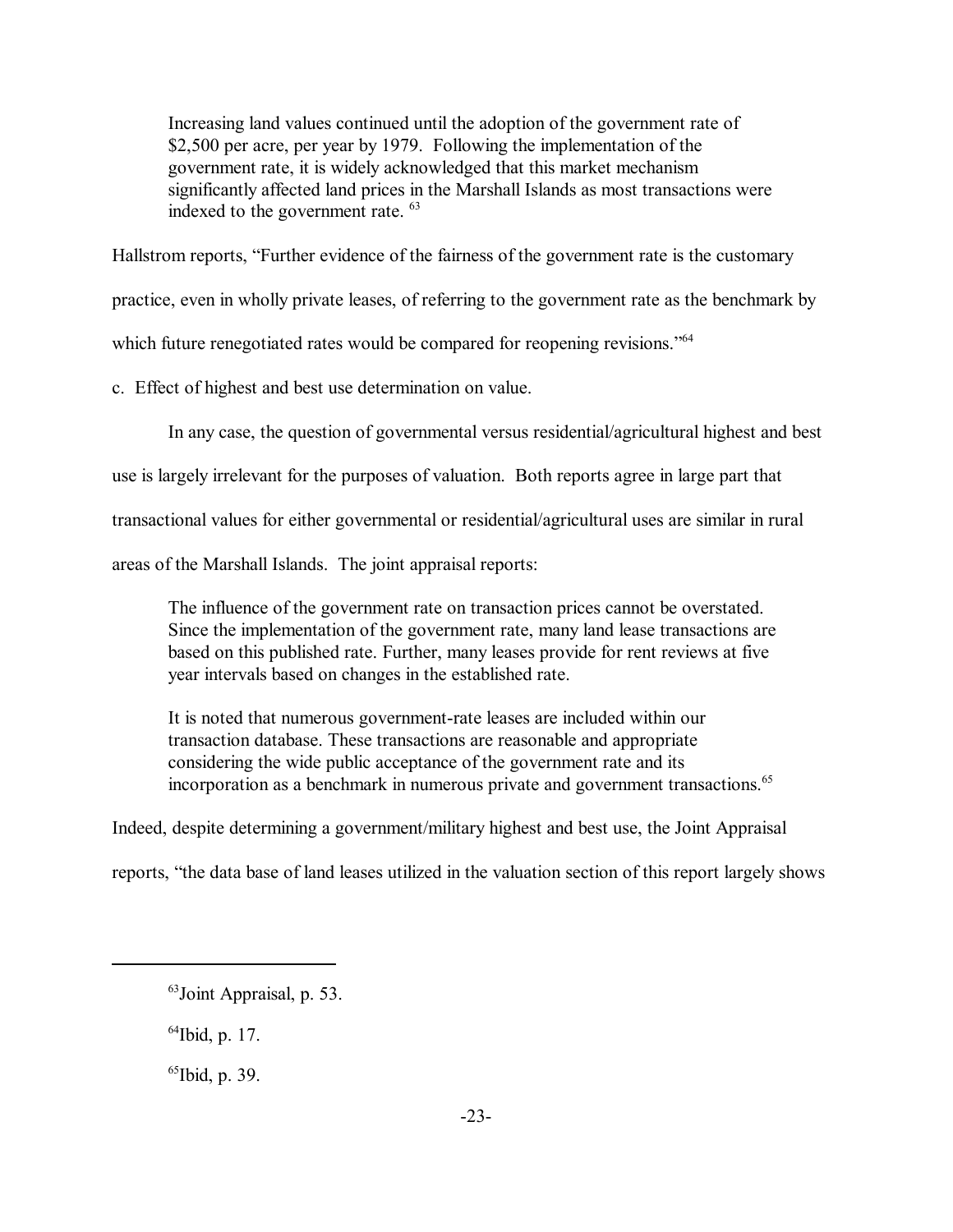that similar rates paid for  $\text{Res}/\text{Ag}$  properties as for other uses<sup> $166$ </sup> and the "database utilized contains both Government/Military uses comparables, as well as those for Res/Ag and other uses. $10^{567}$ 

Similarly, the Hallstrom database, determined with reference to a residential/agricultural highest and best use, contains both residential/agricultural transactions and governmental transactions, noting "We have observed that in the rural areas of the Marshall Islands, land rents at the same rate regardless of its location, and/or whether it is used for residential or other purposes."<sup>68</sup> Hallstrom explains:

This appraisal report makes use of many government lease transactions in arriving at our estimate of value. Such leases are a significant part of all recorded transactions in the islands and derive legitimacy in the fact that they reflect consummation of agreements wherein lessors have accepted payment. Further evidence of the fairness of the government rate is the customary practice, even in wholly private leases, of referring to the government rate as the benchmark by which future renegotiated rates would be compared for reopening revisions.<sup>69</sup>

Because of the significant influence of the government rate on the market, it is appropriate to consider government leases as part of the data base for derivation of annual lease rates for a private residential agricultural use.

Professor Woodard, who conducted the statistical analysis for the Joint Appraisal, explains the significance of apparent differences in governmental (G) and private (P) transaction values. He first notes that "Utrik estimates based only on G differ very little from estimates made on all

- 67Ibid, p. 43.
- <sup>68</sup>Claimants' Exhibit 30, p. 17.

 $^{69}$ Ibid, p. 18.

<sup>&</sup>lt;sup>66</sup>Ibid, p. 43.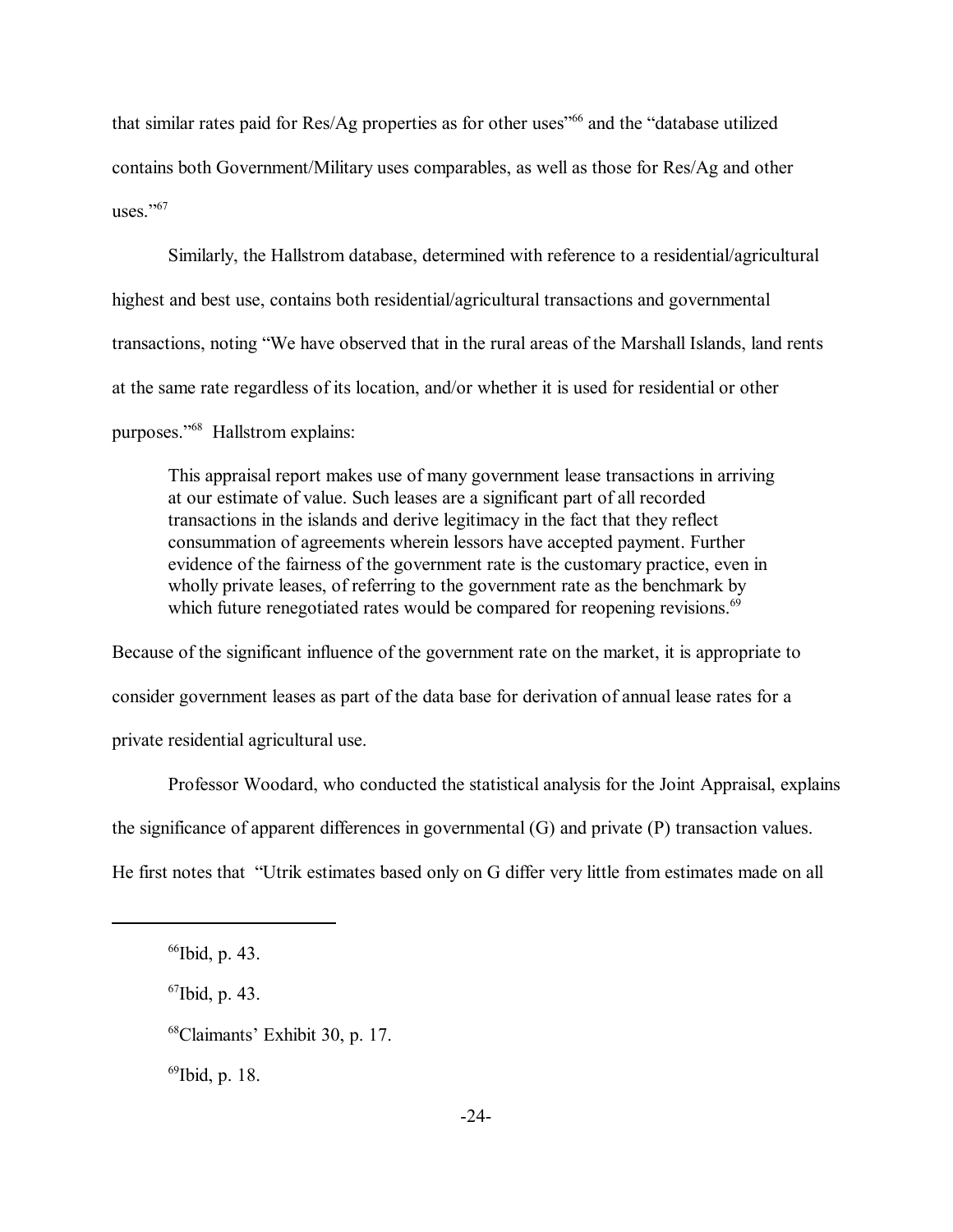transactions (GP) in the pre-1970 (early) and post-1990 (late) periods.<sup>770</sup> However, he finds that although there is a difference in estimated values between government and private values during period of 1970 to 1990, these differences "are due to the lack of G data in that period, a condition which causes the estimating procedure to generate what are essentially simple interpolations between 1970 and 1990 rents.<sup>771</sup> Statistically, these differences are not very meaningful, in that a ìformal significance test of the difference between G and GP would be very difficult and have very little meaning due to the lack of G data in the middle period.<sup> $72$ </sup>

The reason for this seeming variation in government and private values during this middle period as relates primarily to the absence of data. "In general, the G estimates are of much poorer quality, as verified by the very broad 95% confidence limits. The appearance of generally higher middle G estimates is most likely an artifact of missing data. The middle G estimates are almost surely unusable. Estimates based only on P differ greatly from G in the middle period, but again this is likely an artifact of missing G data.<sup>773</sup> However, this is also a function of the developing market in the Marshall Islands, as Dr. Woodard notes that data relating to private transactions "exists for a shorter time span, beginning in 1967 and ending in 1999."<sup>74</sup>

More importantly, "The fact that early and late period estimates are very similar for G and P is a strong indication that there are no systematic G-P differences: where there is sufficient data

 $71$ Ibid

 $^{72}$ Ibid..

 $^{73}$ Ibid..

 $^{74}$ Ibid..

<sup>70</sup>Joint Appraisal, Addenda, Dr. Woodard Report, p. 4.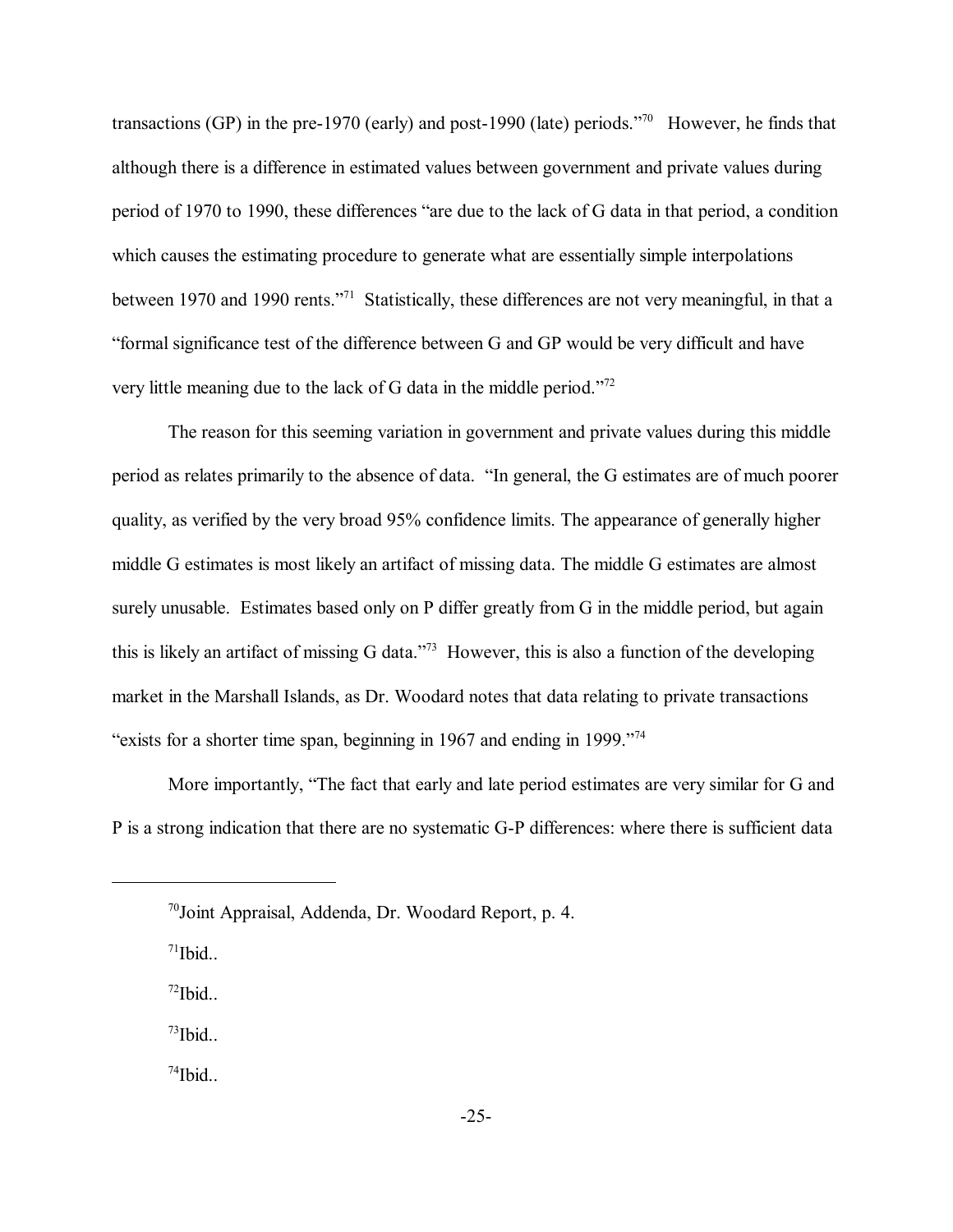to make comparisons, the average government and private rents are much the same.<sup> $75$ </sup>

Dr. Woodard's conclusion that there are no systematic differences in government and private transaction values supports the Hallstrom inclusion of governmental transactions in his database for determination of annual rental values for a residential/agricultural highest and best use. Despite the differing highest and best use determinations, the conclusion as to damages under both the Joint Appraisal (assuming a governmental highest and best use) and the Hallstrom report (assuming a rural residential/agricultural highest and best use) are remarkably similar, the primary difference being Hallstrom's use of a yearly, rather than five year, escalation in annual rents.76

2. Interest factor.

Annual rental payments were adjusted in both appraisals to account for the present value of the past unpaid compensation, using long term bond rates. It is noted in the Joint Appraisal that "the interest component is a significant portion of our overall conclusion considering that no rent payments have been made since 1954.<sup>777</sup>

3. Offsets.

The values determined by the appraisers incorporated items of prior compensation which have been shown to have been received by the people of Utrik. This prior compensation includes a 1974 AEC grant of \$18,212 paid in equal payments of \$116.00 to the 157 exposed Utrik individuals; \$1,000 payments to individuals who resided on Utrik Atoll on March 1, 1954 for a

 $<sup>75</sup>Ibid, p. 4.$ </sup>

 $76$ Claimants' Exhibit 30, p. 27.

<sup>77</sup>Joint Appraisal, p. 56.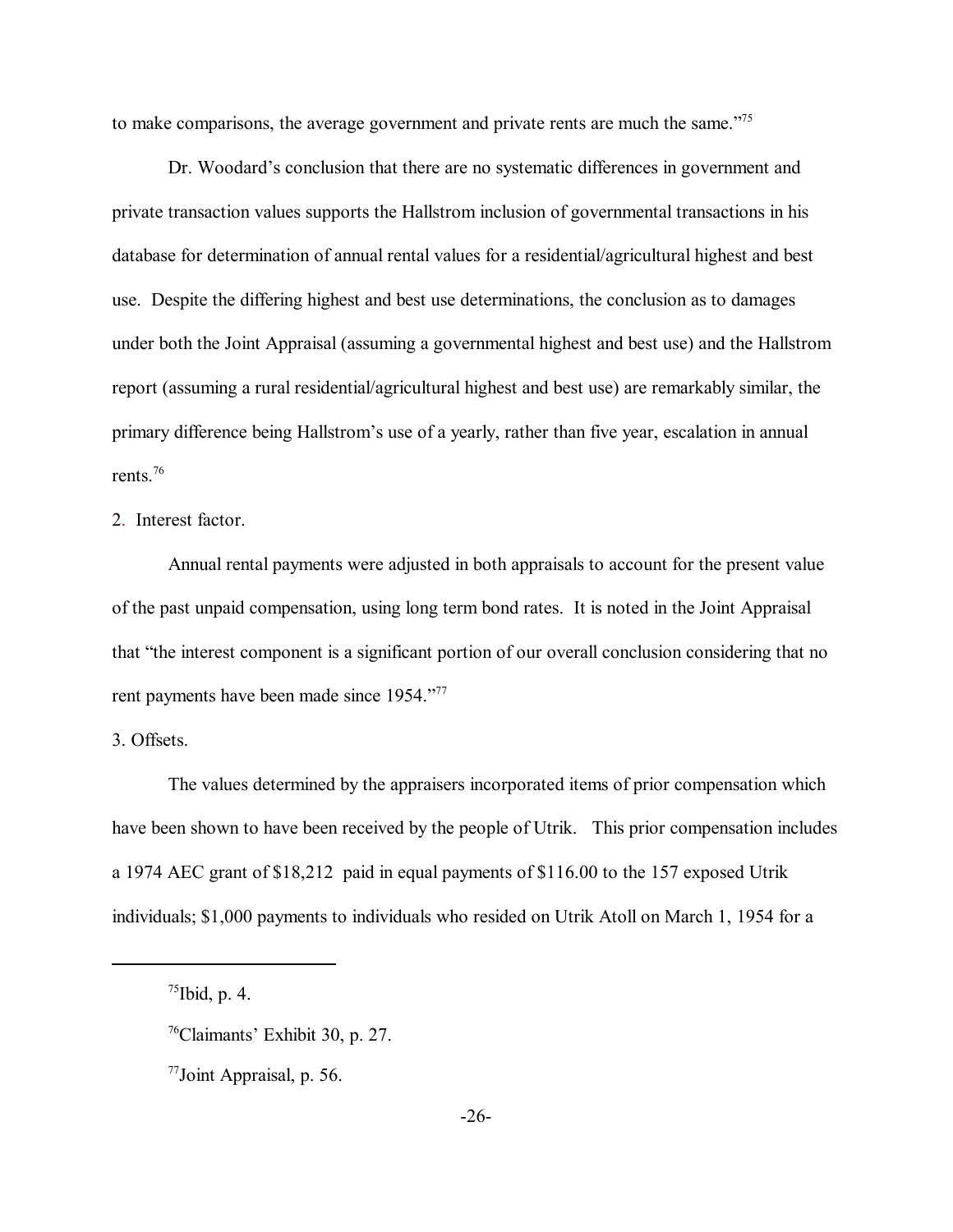total of \$168,000 made in 1979; and annual payments of \$1.5 million made over 15 years from 1987 to 2001 for a total of \$22.5 million to the Utrik Local Distribution Authority pursuant Article II, Section 5 of the Section 177 Agreement.

Additionally, the parties stipulated "the amount of  $$78, 922.80$  per year plus interest is to be set off against the loss of use valuation damages in the accumulated total of \$916,001.68 for Utrik and Taka Atolls for the period 1992 through  $2003.^{178}$ 

4. Value in use.

Despite the unmarketability of the Utrik lands because of radioactive contamination,

consideration must be given to whether these lands had some value in use to the people of Utrik.

Value in use has been defined as the "value a specific property has to a specific person or specific

firm as opposed to the value to persons or the market in general.<sup> $779$ </sup> The Defender of the Fund's

expert suggests:

Clearly the people of Utrik have suffered as a result of the radioactive contamination of their atoll. However, the people physically occupied the land during the vast majority of the period of loss in use. During the period of loss in use, the people did receive benefits associated with physical occupancy. From a real estate valuation perspective, these benefits are associated with the bundle of rights and have value. The issue of an offset due to physical occupancy, in my opinion, must be addressed in order to provide a true loss in use value conclusion. The argument that no offset for physical occupancy is justified in the Utrik case appears to contradict the Marshall Islands Constitutional requirement (and the standard real estate valuation relationship between use and value) to consider the ìÖbenefits that such land rights provide.î For these reasons and others, while the use value of Utrik land for subsistence purposes was diminished by the contamination of land from radioactive fallout, the use value for "benefits" derived

<sup>78</sup>STIPULATION FOR SET OFF AGAINST LOSS OF USE DAMAGES RE: PRIOR COMPENSATION - FOOD COMMODITIES ASSISTANCE, filed May 16, 2006.

 $79$ Claimants<sup>7</sup> Exhibit 30, p. 35, quoting The Appraisal Institute's The Dictionary of Real Estate Appraisal, 4<sup>th</sup> Ed., Electronic Version.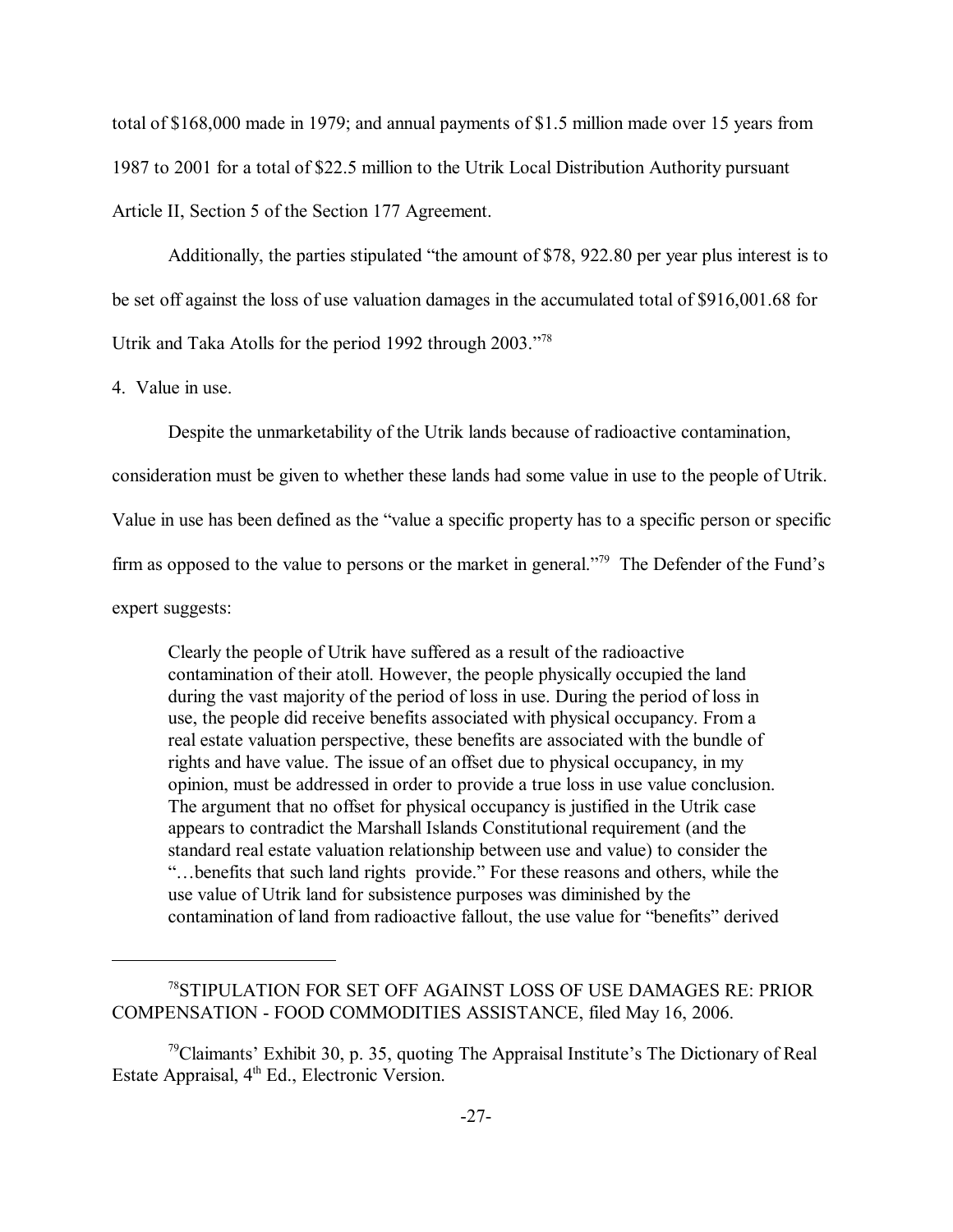from non-subsistence uses of the land has a value that can be described in dollars.<sup>80</sup>

However, Captain was unable to establish a value for such use, stating "such a dollar value estimate for an offset due to physical occupancy is beyond the scope of this assignment.<sup>81</sup> He acknowledged further that the market did not reflect such values in that "there remains a lack of data for offsets associated with the physical occupation of contaminated land.<sup>882</sup>

Claimants' experts respond that there is no economic value to the right to live and subsist on contaminated land. The very reasons that make the land unmarketable for residential/ agricultural purposes argue against it having any value for that use.

U.S. courts have addressed the question of value in use for contaminated properties. In

*Schmidt v. Utah State Tax Commission*, the court addressed the valuation of contaminated

residential property for tax purposes. In upholding the tax commission's determination, the court

described the commission's methodology:

Since the Commission determined that the property had "value-in-use,"[fn omitted] it came up with an alternative methodology. The Commission treated the land and the home separately. It did this because the building itself was not contaminated and the harm to the value of the overall property was due to the contamination in the soil. It therefore set the value of the land at zero and the value of the building at \$398,166, a figure reached by using the standard replacement cost new less depreciation method. The result was a valuation for the house and land of \$398,166.83

While this methodology potentially provides an approach to determine "value-in-use" for

82Joint Appraisal, p. 68.

<sup>83</sup>*Schmidt v. Utah State Tax Commission*, 980 P.2d 690 (Utah 1999).

<sup>80</sup>Joint Appraisal, p. 68.

<sup>81</sup>Joint Appraisal, p. 68.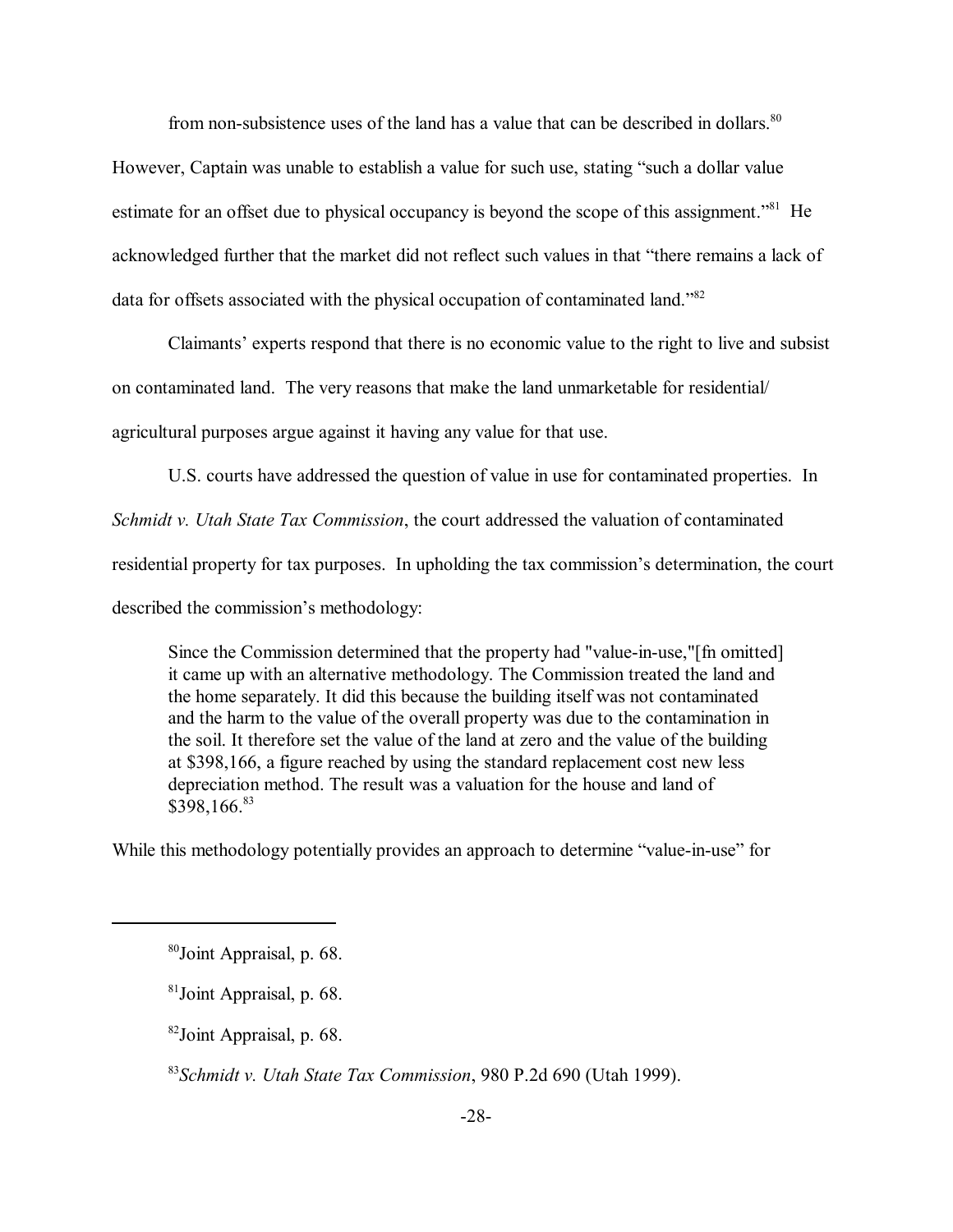residential usage of the land, it would not measurably affect the valuations submitted in this case, as neither appraisal included the value of structures on the subject property. Hallstrom stated the Utrik property was analyzed "as unimproved land, void of all structures and infrastructure improvements such as roads, water lines, wells, sewer system, electricity, water and drainage systems (if any). $\frac{84}{184}$ 

U.S. cases suggest there are other elements to value in use which should be considered as well. In *E.I. Du Pont v. Douglas County Board*, 75 P.3d 1129 (Colo.App. 2003), another tax case, the property at issue was the contaminated site of a former explosives plant. Despite finding the property was unmarketable and that the cost to remediate the property would exceed the value of the remediated property, the site was found to have value in use as grazing land resulting in a positive value of \$315,000. Likewise, in *Sterling v. Veliscol Chemical Corp*, 855 F.2d 1188  $(6<sup>th</sup> Cir., 1988)$ , the court affirmed the district court's finding "that the value of all property within one mile of Velsicol's landfill, the 'contaminated zone,' had been rendered valueless except for \$275 per acre for timber bearing potential<sup>85</sup> and that timber bearing potential represented the value in use of the property.

In the case of Utrik, the people of Utrik have engaged in copra production over the years which represented a significant part of their income. This copra production represents a value in use which must be offset from the diminished value of the lands based on market value. Based upon annual estimated copra revenues and accrued interest, the total value of this use was

<sup>&</sup>lt;sup>84</sup>Claimants' Exhibit 30, p. 9.

<sup>&</sup>lt;sup>85</sup> Sterling v. *Veliscol Chemical Corp*, 855 F.2d 1188 ( $6<sup>th</sup> Cir$ ., 1988), p. 1212.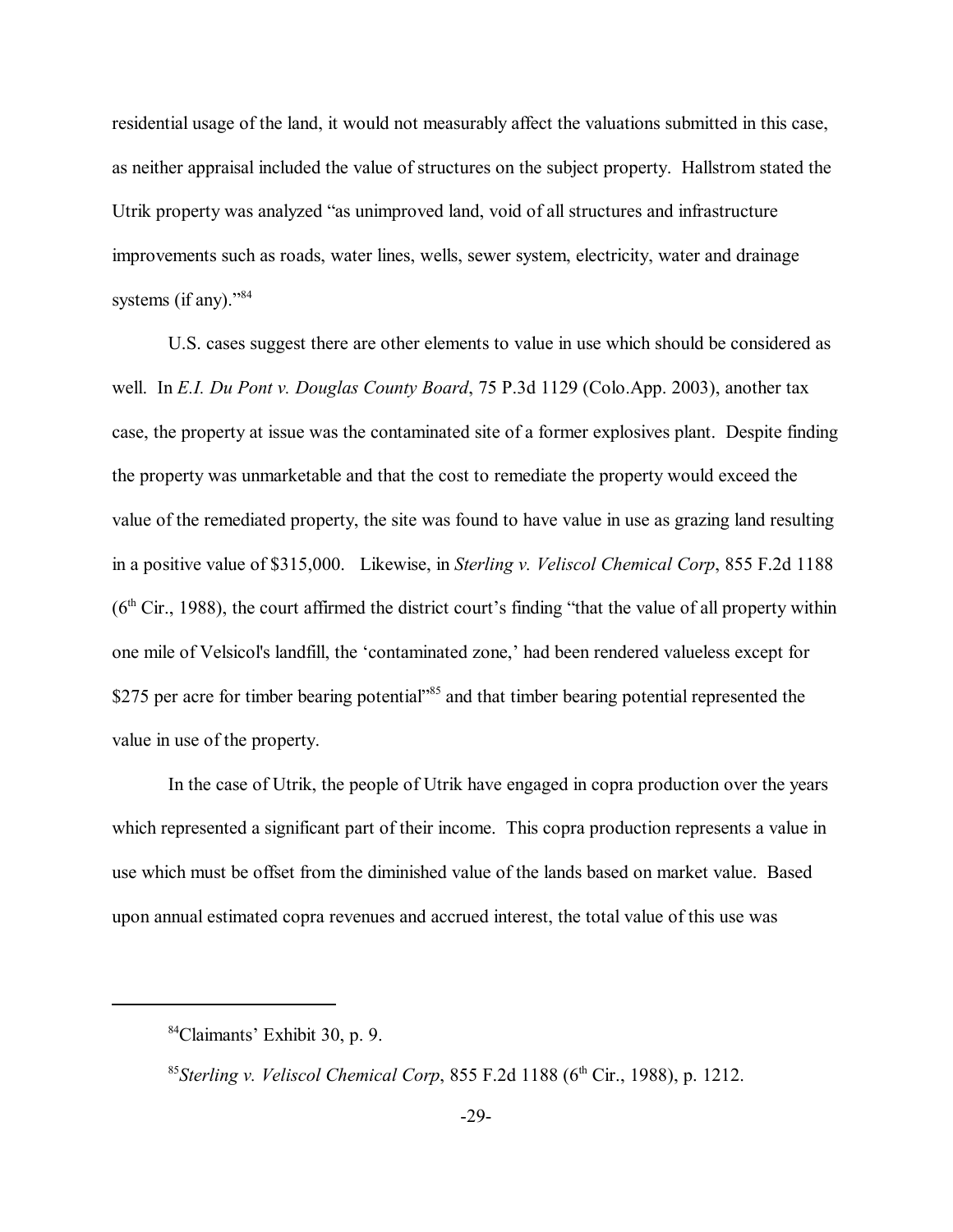\$8,023,099.41 for the years 1954 - 2003.<sup>86</sup>

5. Acreage.

 While the relative levels of contamination in Utrik vary from location to location, the people of Utrik did not know and could not have known historically what areas were safe and what areas were of radiological concern and consequently, because of the "checkerboard" pattern of contamination, are entitled to damages to property for the entire Utrik Atoll. Consequently, the entire area is considered. Utrik Atoll has a land area of 720.8 cares, while Taka Atoll is 132.2 acres for a total of 853 acres.<sup>87</sup>

Based on the forgoing, and adopting the valuation determined by Claimants' appraiser James Hallstrom in Claimants' Exhibit 30 based upon a residential/agricultural highest and best use, the Tribunal finds the use of the land of the people of Utrik was impaired by the radioactive contamination from the nuclear testing program and such impairment resulted in damages in the amount of \$266,000,000. In addition to the offsets incorporated into that amount, the value of food commodities assistance in the amount of \$916,001.68 and the value in use for copra production in the amount of \$8,023,099.41 must be subtracted for a total of \$257,060,898.91.

#### **III Consequential Damages.**

### A. Legal Framework.

The people of Utrik have requested compensation for damages which were a consequence of the harm to their property arising out of the Nuclear Testing Program. The Tribunal has

<sup>&</sup>lt;sup>86</sup>Claimants<sup>'</sup> Submission Re: Value of Copra Crop of Utrik from 1954-2003, filed April 24, 2006.

 $87$ Joint Appraisal, p. 7, Claimants' Exhibit 30, p. 4.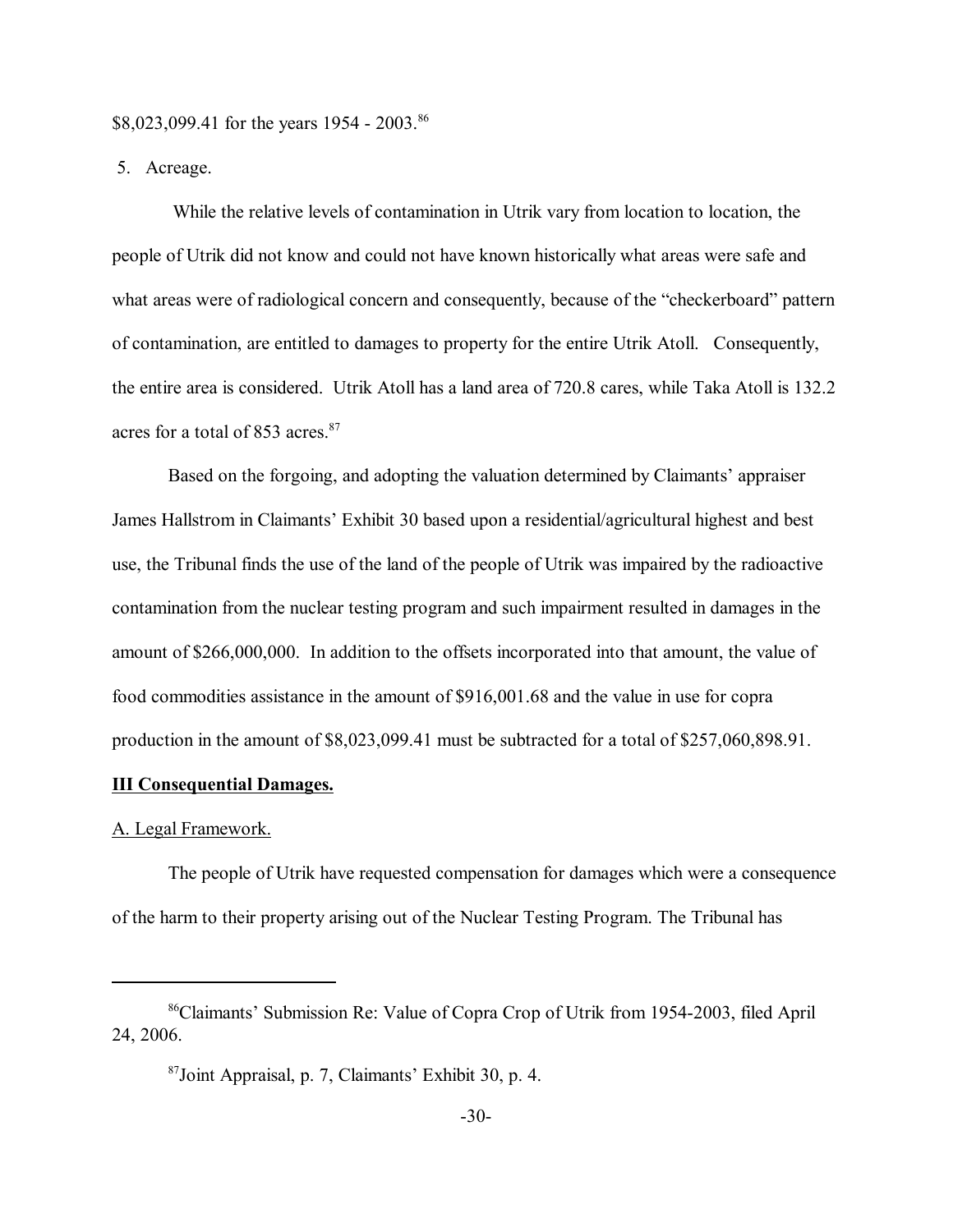previously recognized this class of damages in the class action claims of *Enewetak* and *Bikini*. In those cases, the Tribunal adopted as a framework for analysis ß929 of the Restatement (Second) Torts, Harm to Land from Past Invasions. Subsection 1(c) speaks to this issue, allowing compensation for "discomfort and annoyance."

 The scope of such discomfort and annoyance is suggested by the application of this section of the Restatement in the case of *Ayers v. Township of Jackson*, 525 A.2d 289 (Sup. Ct. N.J. 1987.) In that case, damages were allowed for emotional distress, deterioration in the quality of life, and medical monitoring where plaintiffs' water supply had been tainted by toxic chemicals. In *Enewetak*, the Tribunal adopted an approach to quantification of these damages which paid an annual amount for each person on Ujelang during the period of hardship. The annual amount was adjusted to reflect what the Tribunal considered to be the relative severity of hardship. The Tribunal recognized two levels of compensation, \$3,000 and \$4,500, depending on the harm suffered by the affected population. In assigning these rates of compensation, the Tribunal stated

In determining the amount of compensation for these sufferings, the Tribunal has considered not only the cases cited by counsel, but also the Tribunal's personal injury program. Under that program, the maximum award for a claimant is \$125,000 for serious medical conditions most likely to lead to death. In order to be fair and consistent to all personal injury claimants, an individual should not receive hardship damages which exceed this amount.<sup>88</sup>

In *Enewetak*, the Tribunal found that the period from 1956 to 1972 was that of the greater suffering. The Tribunal followed this approach in *Bikini* paying \$4,500 per person per year for the period on Rongerik (1946-1947) and \$3,000 per person per year for the period on Kili up until 1982 (1949-1982.)

<sup>88</sup>*Enewetak*, pp. 32-33.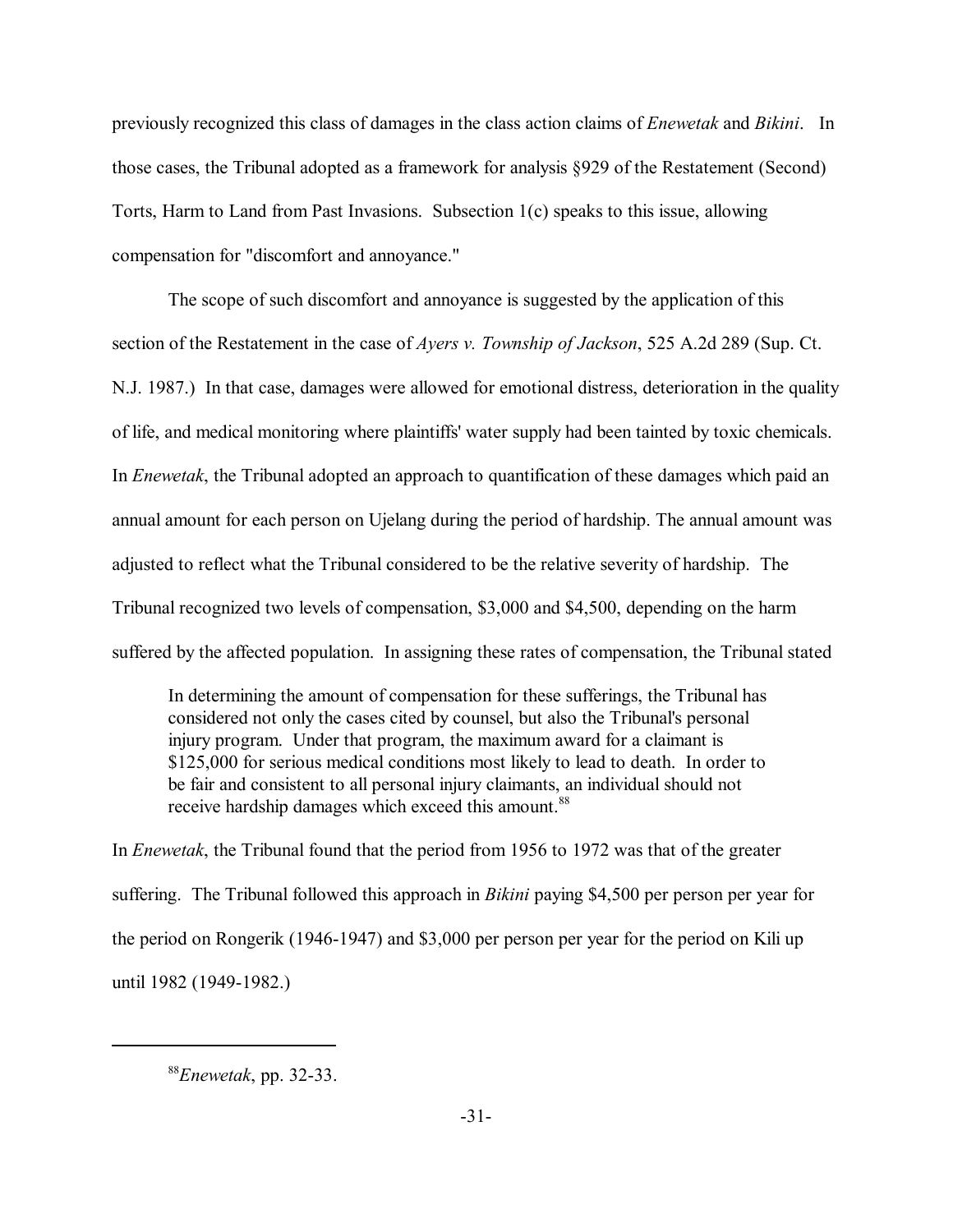In distinguishing between the periods of greater and lesser hardship, the Tribunal cited the

following factors in *Enewetak*:

famine and hunger, near starvation and death from illness, food shortage and the limitations of the environment on Ujelang (fishing/collecting), the polio epidemic, the measles epidemic, the rat infestation, the time of the strike, and easing of suffering during the 1970s but with continued homesickness and desire to return to Enewetak<sup>89</sup>

In *Bikini*, the Tribunal distinguished between the period on Rongerik from the time on Kili:

With the exception of their sojourn at Kwajalein, the Bikinians experienced serious subsistence problems most years since their initial relocation. Their ordeal at Rongerik was one of basic survival. At Kili, food shortages routinely occurred during the annual period of rough seas. $90$ 

The Tribunal acknowledged in those cases that physical hardship was only one aspect of the

consequential damages suffered by claimants.

B. Emotional Distress Suffered by the Utrik People.

Claimants rely primarily upon the emotional distress they suffered as a result of their living

on lands contaminated by the nuclear testing program as the basis for their claim of consequential

damages. This distress has been amply documented by the the people of Utrik and by the

conclusions of the experts for both the claimants and the Defender of the Fund.

Representative members of the Utrik community provided insights through both oral

testimony before the Tribunal and interviews recorded by the expert witnesses in this claim.

According to Aplos Kios:

After the fallout, the people on Utrik began to understand that Utrik was contaminated from radiation as a result of the testing, and they were

<sup>89</sup>Ibid, p. 28.

<sup>90</sup>*Bikini*, p. 42.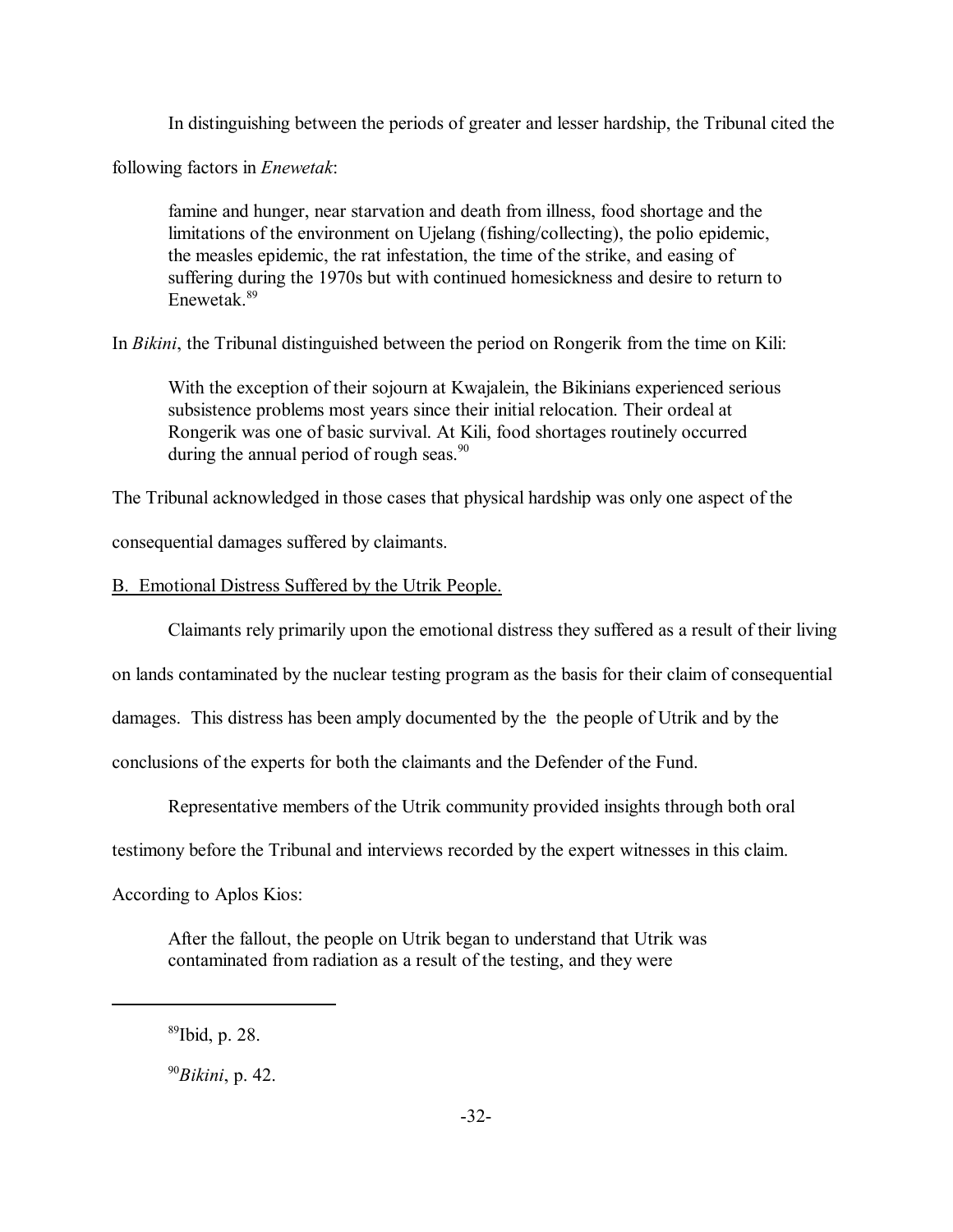uncomfortable and scared as they were told not to eat local foods, such as pigs, chickens, papaya, coconuts, pandanus and especially arrowroot.<sup>91</sup>

Thomas Torren told interviewers:

I have heard from sources, who are very knowledgeable about radiation, that the radiation caused by the testing does not disappear overnight but remains on for a period of time. The people who have lived on Utrik for a long time live in fear because they do not know what the future holds for them.<sup>92</sup>

# Kel Joel stated:

Also, at this time, many women had problems with childbearing, and many women had several cases of "jibun" ["miscarriage"] and "mij in lotok" ["stillbirth']. My eldest son Emto has had thyroid surgery, and my youngest son Winton  $-$  who was born one year after Bravo – has been operated on twice for thyroid cancer. These problems did not exist during the Japanese period. There is much fear and anxiety among the Utrik people at the present time.<sup>93</sup>

The findings of the expert witnesses of both claimants and the Defender of the Fund

support the testimony and reports of the people of Utrik. Erickson and Lifton found that the

people of Utrik

almost to a person, assume that their bodies have been invaded by potentially lethal doses of radiation, and that those traces of "poison" continue to reside inside them, ready to do vast harm not only to themselves but to the children they bring into the world. This feeling is so deep and so strong that it reaches far beyond what clinical specialists normally have in mind when they refer to "post-traumatic stress" disorder" or "depression" or other pathological states of mind. . . It is a dread they can never escape that they and their families are essentially doomed.<sup>94</sup>

Interviews of members of the Utrik community by Dr. Fallon, one of the experts retained by the

 $^{92}$ Ibid, p. 23.

93Ibid. p. 26.

 $94$ Claimants' Exhibit 14, p. 6.

 $91$ Claimants' Exhibit 13, p. 23.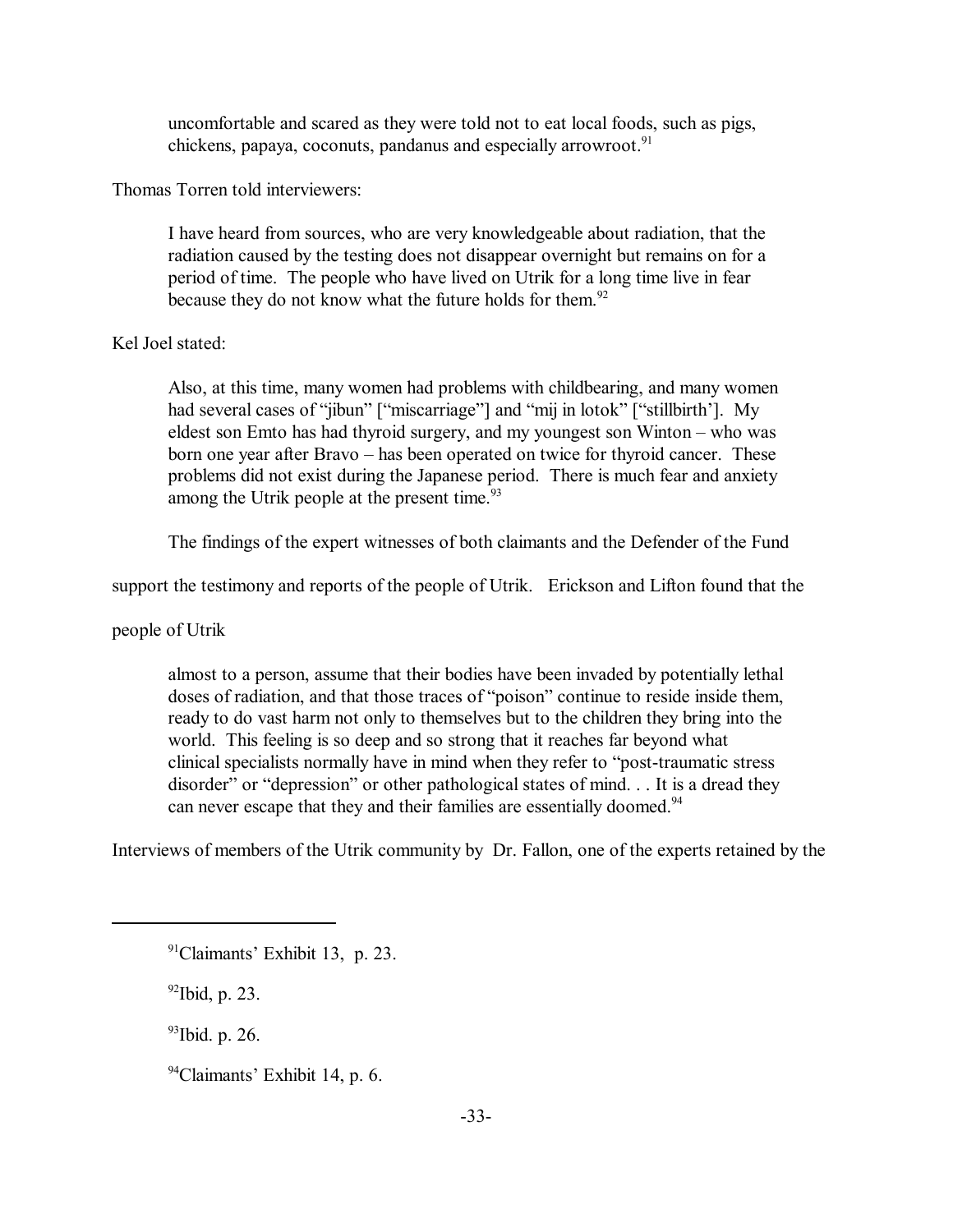## Defender of the Fund, revealed that

all have similar concerns about the effect of the radiation and the bomb on them and their island. They expressed concern that virtually all the illnesses they had were caused by the effects of the radiation. They all felt that prior to the bomb their lives had been good, but since the bomb, every illness that they had developed or contracted was ascribed to the radiation. . . . they all expressed worries about their health, their children and the future. $95$ 

Although Claimants' experts suggest the mental distress of the people of Utrik is "far beyond what clinical specialists normally have in mind when they refer to 'post traumatic stress syndrome' or 'depression' or other pathological states of mind,<sup>396</sup> Defender's experts determined there "are no diagnosable psychiatric conditions that can be offered consistent with the criteria of DSMIV or ICD10 (the standard manuals used for psychiatric diagnosis.)<sup> $297$ </sup> Further, they note that although the members of the Utrik community interviewed "express worry and concern and some fears, they usually have no difficulty sleeping, their appetites are good and they do not show clinical signs or symptoms of depression or anxiety or post-traumatic stress disorder.<sup>798</sup>

Nonetheless, the absence of a specific diagnosable psychiatric condition does not bar claimants from compensation for emotional distress. The Tribunal did not so hold in either *Enewetak* or *Bikini*. In *Sterling v. Veliscol*, 855 F.2d 1188 (CA6, 1988) the appeals court upheld the district court's award of damages for emotional distress stating:

 $98$ Ibid, pp. 7-8.

<sup>&</sup>lt;sup>95</sup>Defender of the Fund's Exhibit K, Robert Sadoff, April Fallon and Eugene Rosa, A Brief *Report on the Effects of the U.S. Nuclear Testing Program on the Community of Utrik Atoll from 1954 to the Present* (June 27, 2002), p. 7.

 $96$ Claimants' Exhibit 14, p. 5-6.

 $97$ Defender of the Fund's Exhibit K, p. 8.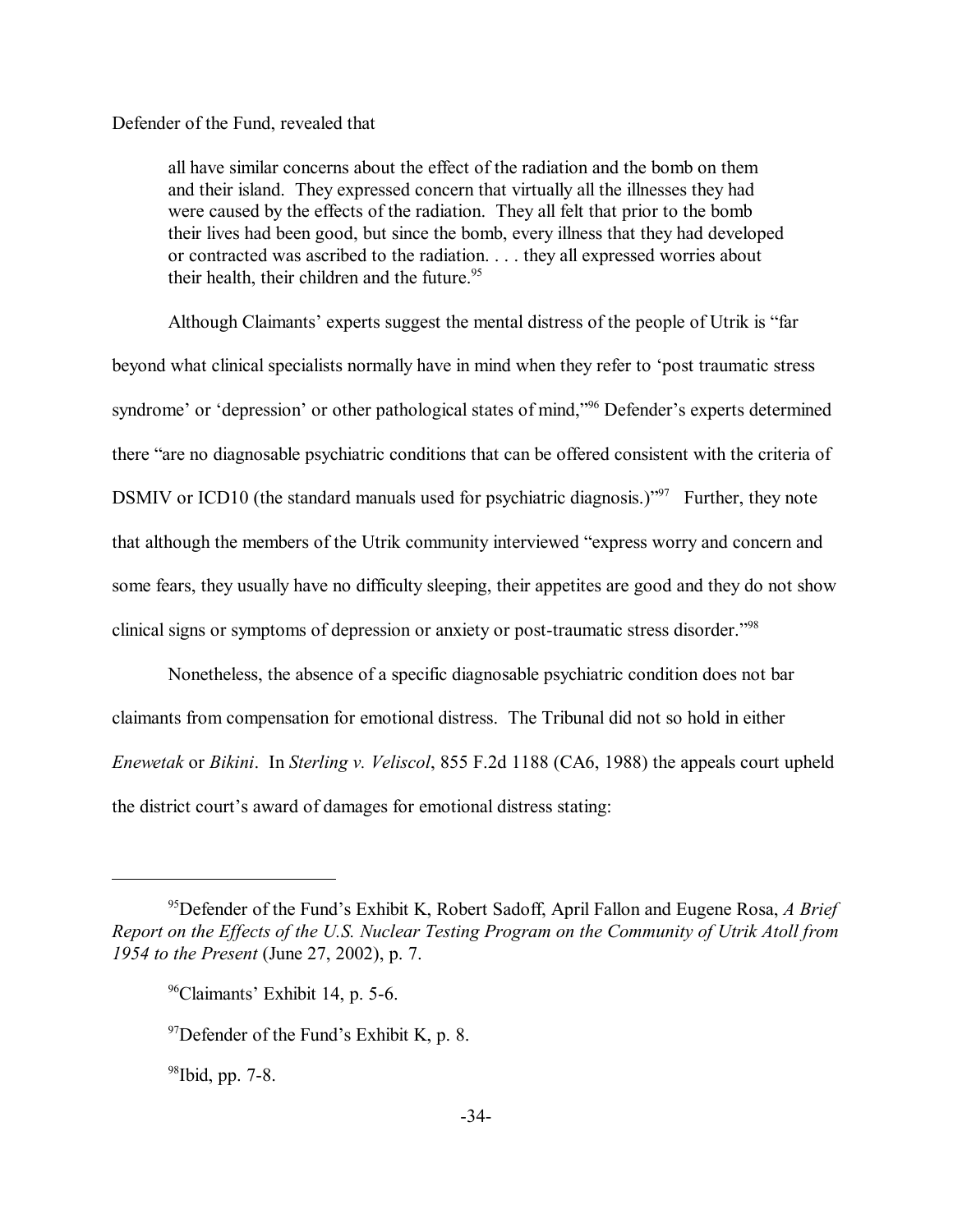In the instant case, the plaintiffs' fear clearly constitutes a present injury. Each plaintiff produced evidence that they personally suffered from a reasonable fear of contracting cancer or some other disease in the future as a result of ingesting Veliscol's chemicals. Consistent with the extensive line of authority in both Tennessee and other jurisdictions, we cannot say that the district court erred in awarding the five representative plaintiffs damages for their reasonable fear of increased risk of cancer and other diseases.<sup>99</sup>

The district court had determined:

Veliscol's conduct caused chemical contaminants to come in contact with or invade each particular plaintiff's body, and impacted upon his or her body. Because those contaminants were of such a nature as to cause the reported symptoms and cellular damage, and adverse biological change, (however slight), the Court considers that this ingestion, inhalation or contact caused emotional distress in each plaintiff.

Moreover, plaintiffs are entitled to recover for fear, distress, or emotional injury because that fear or distress reasonably and naturally flowed or resulted from the disclosure of the nature and possible effects of those chemical contaminants. The Court has considered the nature, extent or duration of such fear of distress, since any award must compensate plaintiffs for any distress experienced since the disclosure of the contaminants in the water up to the present time, and even into the future, because the Court finds the medical and scientific evidence provided justifies the conclusion that such fear and apprehension has continued after disclosure and/or will continue into the future. 647 F.Supp. at 320-21 (citations omitted).<sup>100</sup>

In the present case, Claimants have ingested and come into contact with foods and other

substances contaminated by the nuclear testing program which caused adverse biological change

and suffered well documented emotional distress as a result.

Professors Kai Erickson and Robert Lifton, expert witnesses for claimants, concluded this

response of the people was well justified:

The Americans killed every chicken and pig on the island and warned its inhabitants not to eat the local food or drink the local water. They knew then that their bodies and the land they lived on was contaminated in some dark and lasting

 $100$ Ibid, footnote 23, p. 1206.

<sup>99</sup>*Sterling v. Veliscol*, 855 F.2d 1188 (CA6 1988), p. 1206.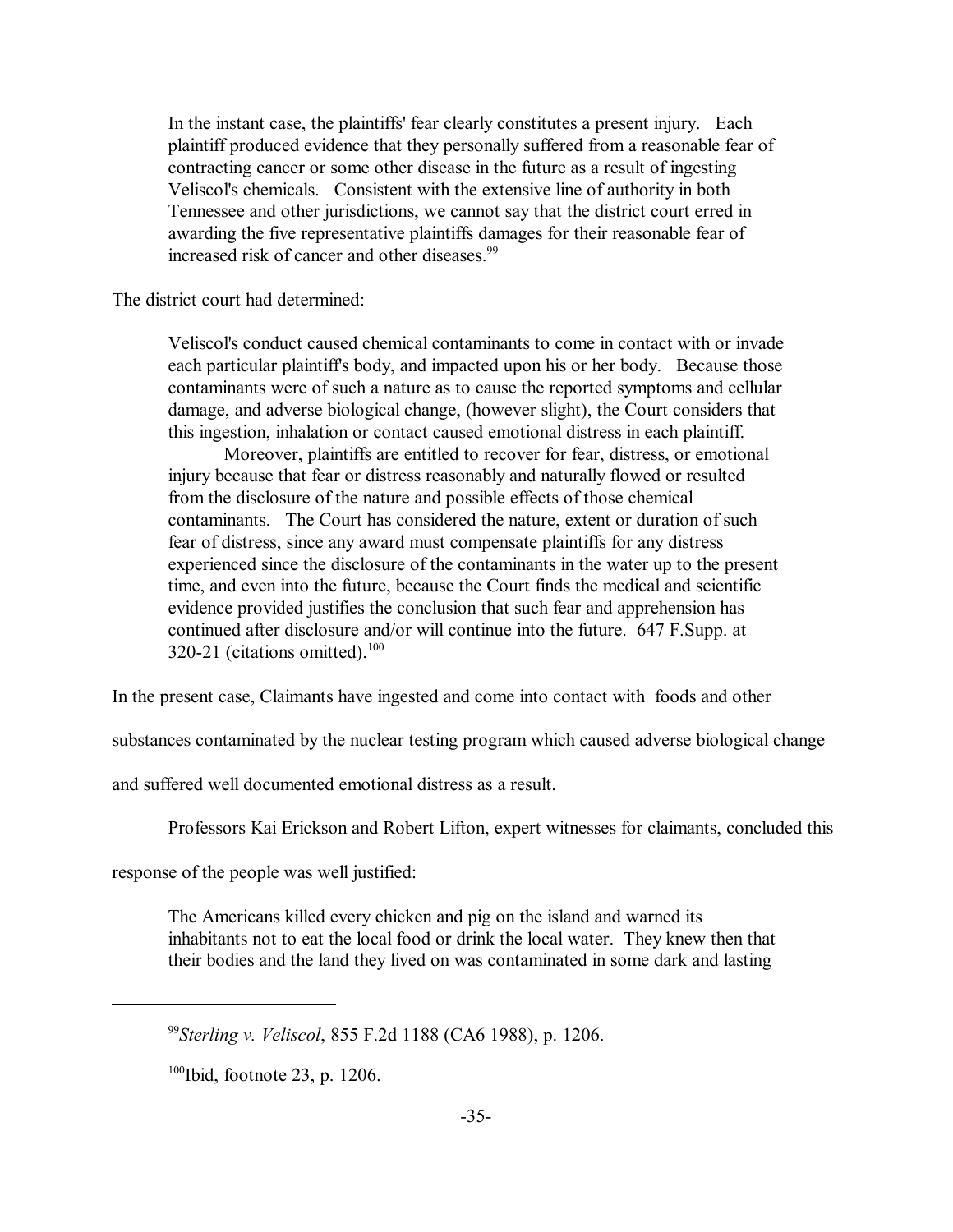way, and they knew, too, that they were forever different as a result. They knew it because they could feel it and see it in themselves. But they also knew it because so many of the people they came into contact with during the emergency and the years to follow treated them as if that were the case.<sup>101</sup>

Defender's expert, Nancy Pollock found similarly:

I am arguing that the people's fears of contamination and its effects on both human bodies and the land have been exacerbated by all the scientific interest. . . . the vast range of scientific interests has fueled the peoples' fears of contamination. Those fears were cogently expressed to us, and can no longer be passed over. They are as real as the scientific findings of dose rates, medical statistics, or dietary analysis.<sup>102</sup>

Experts for both claimants and the Defender of the Fund determined that the emotional

distress suffered by the people of Utrik was consistent with other communities who experienced

adverse exposures to radiation. Erikson and Lifton reported their findings "correspond closely to

the human reactions recorded in other radiological emergencies such as Hiroshima, Chernobyl,

and even Three Mile Island."<sup>103</sup> Sadoff, Fallon and Rosa stated:

Dr. Rosa has conducted empirical research on perceptions of nuclear risk. His and others' findings indicate that with many groups, nuclear items are some of the most dreaded risks. While his sample does not include the Marshallese people, the dread and anxiety experienced by the Utrikese people would be consistent with other national groups including Americans and Japanese.<sup>104</sup>

Erikson and Lifton went on to note:

Radiation exposure anywhere, to any group of people from any cultural background, results in a psychological constellation we are calling invisible

<sup>102</sup>Defender of the Fund's Exhibit J, Nancy J. Pollock, *UTRIK CLAIM, Position Paper for the Defender of the Fund*, p. 9.

 $103$ Claimants' Exhibit 14, p.6.

 $104$  Ibid, p. 8.

 $101$ Claimants' Exhibit 14, p. 5.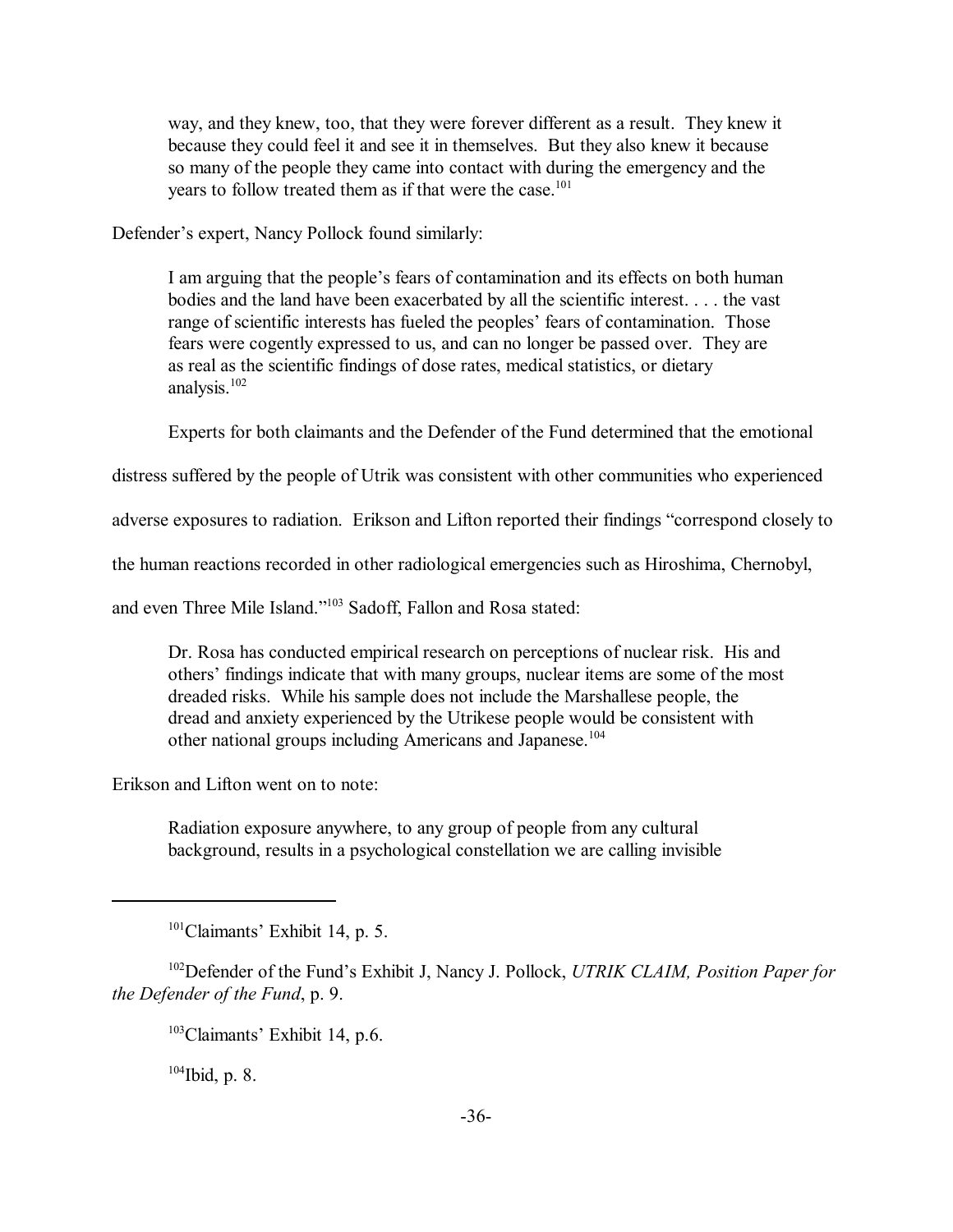contamination: a profound fear of a bodily poison that is permanent, lethal, and endless in its effects over generations of descendants. To the sense of dread at being subject to annihilation from within is added a sense of guilt as carriers of a poison that could kill one's children or grandchildren – and finally an amorphous but deeply troubling sense of individual and collective defilement.<sup>105</sup>

Consequently, the emotional distress of the people of Utrik resulting from their exposures to radiation from the nuclear testing program was justified and reasonable.

#### C. Methodology for Calculation of Consequential Damages.

#### In CLAIMANTS' REPLY TO THE DEFENDER'S OPENING BRIEF ON

CONSEQUENTIAL DAMAGES, Appendix A Proposed Valuation of the Consequential Damages Suffered by the People of Utrik (filed December 1, 2005), Claimants propose utilizing the methodology for determination of consequential damages adopted by the Tribunal in both *Enewetak* and *Bikini*. As discussed above, that methodology incorporates an annual determination of damages based upon the population residing on Utrik in each year times a per capita amount of compensation due each person as a result of the damages he or she suffered during that year.

While the mental suffering of the Utrik claimants was significant, it does not rise to the level of the physical suffering experienced by the Enewetak and Bikini peoples during the early periods of their relocations respectively to Ujelang and Rongerik. Consequently, the annual per capita rate of compensation is determined to be the lower rate of \$3,000 for each year in question. The Tribunal adopts the annual population numbers offered by claimants in their Proposed Valuation and finds the consequential damages suffered by claimants to be \$45,295,500.00.

<sup>105</sup>Ibid, p. 18.